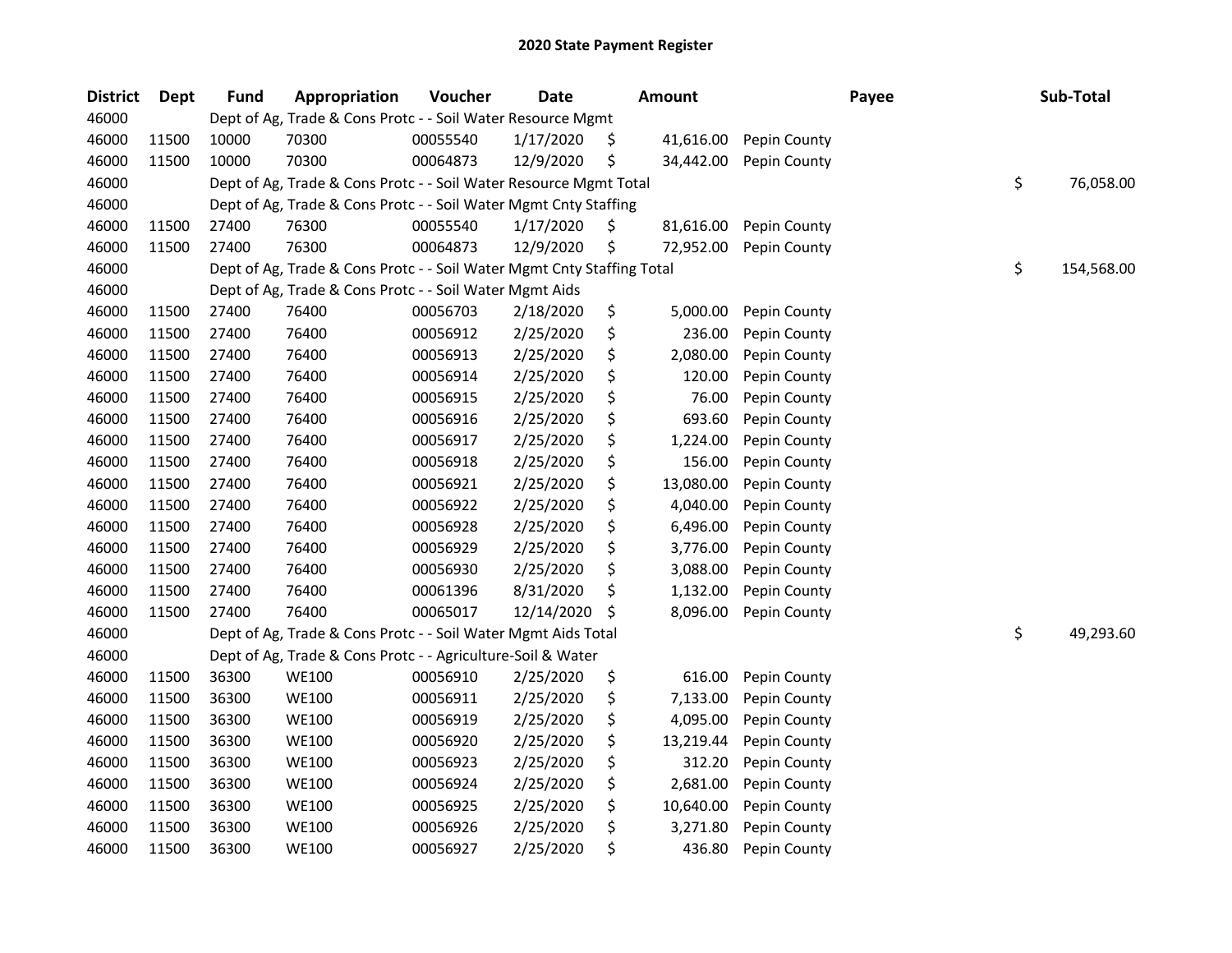| <b>District</b> | <b>Dept</b> | <b>Fund</b> | Appropriation                                                     | Voucher  | <b>Date</b>   |     | <b>Amount</b> |              | Payee | Sub-Total       |
|-----------------|-------------|-------------|-------------------------------------------------------------------|----------|---------------|-----|---------------|--------------|-------|-----------------|
| 46000           | 11500       | 36300       | <b>WE100</b>                                                      | 00065016 | 12/14/2020    | \$  | 5,235.48      | Pepin County |       |                 |
| 46000           | 11500       | 36300       | <b>WE100</b>                                                      | 00065018 | 12/14/2020    | \$  | 7,964.58      | Pepin County |       |                 |
| 46000           | 11500       | 36300       | <b>WE100</b>                                                      | 00065019 | 12/14/2020    | \$  | 2,076.20      | Pepin County |       |                 |
| 46000           | 11500       | 36300       | <b>WE100</b>                                                      | 00065020 | 12/14/2020    | \$  | 934.50        | Pepin County |       |                 |
| 46000           | 11500       | 36300       | <b>WE100</b>                                                      | 00065021 | 12/14/2020    | \$  | 591.50        | Pepin County |       |                 |
| 46000           | 11500       | 36300       | <b>WE100</b>                                                      | 00065022 | 12/14/2020    | \$  | 436.10        | Pepin County |       |                 |
| 46000           |             |             | Dept of Ag, Trade & Cons Protc - - Agriculture-Soil & Water Total |          |               |     |               |              |       | \$<br>59,643.60 |
| 46000           |             |             | Dept of Safety & Prof Services - - Powts Replacement Rehab        |          |               |     |               |              |       |                 |
| 46000           | 16500       | 10000       | 23600                                                             | 00038112 | 10/13/2020 \$ |     | 13,340.00     | Pepin County |       |                 |
| 46000           |             |             | Dept of Safety & Prof Services - - Powts Replacement Rehab Total  |          |               |     |               |              |       | \$<br>13,340.00 |
| 46000           |             |             | Dept of Natural Resources - - General Program Operations --       |          |               |     |               |              |       |                 |
| 46000           | 37000       | 21200       | 25400                                                             | 00386665 | 1/31/2020     | \$  | 315.64        | Pepin County |       |                 |
| 46000           | 37000       | 21200       | 25400                                                             | 00389570 | 2/18/2020     | \$  | 315.64        | Pepin County |       |                 |
| 46000           | 37000       | 21200       | 25400                                                             | 00397544 | 3/24/2020     | \$  | 315.64        | Pepin County |       |                 |
| 46000           | 37000       | 21200       | 25400                                                             | 00407056 | 4/30/2020     | \$  | 315.64        | Pepin County |       |                 |
| 46000           | 37000       | 21200       | 25400                                                             | 00412452 | 6/3/2020      | \$  | 315.64        | Pepin County |       |                 |
| 46000           | 37000       | 21200       | 25400                                                             | 00421073 | 7/3/2020      | \$  | 315.64        | Pepin County |       |                 |
| 46000           | 37000       | 21200       | 25400                                                             | 00427071 | 7/31/2020     | \$  | 157.82        | Pepin County |       |                 |
| 46000           | 37000       | 21200       | 25400                                                             | 00433214 | 9/1/2020      | \$  | 315.64        | Pepin County |       |                 |
| 46000           | 37000       | 21200       | 25400                                                             | 00439416 | 10/1/2020     | \$  | 315.64        | Pepin County |       |                 |
| 46000           | 37000       | 21200       | 25400                                                             | 00445037 | 11/2/2020     | \$  | 70.20         | Pepin County |       |                 |
| 46000           | 37000       | 21200       | 25400                                                             | 00445067 | 11/4/2020     | \$  | 315.64        | Pepin County |       |                 |
| 46000           | 37000       | 21200       | 25400                                                             | 00449322 | 11/30/2020    | \$, | 157.82        | Pepin County |       |                 |
| 46000           | 37000       | 21200       | 25400                                                             | 00452716 | 12/30/2020    | \$  | 157.82        | Pepin County |       |                 |
| 46000           |             |             | Dept of Natural Resources - - General Program Operations -- Total |          |               |     |               |              |       | \$<br>3,384.42  |
| 46000           |             |             | Dept of Natural Resources - - GPO--State Funds                    |          |               |     |               |              |       |                 |
| 46000           | 37000       | 21200       | 36100                                                             | 00386665 | 1/31/2020     | \$  | 157.82        | Pepin County |       |                 |
| 46000           | 37000       | 21200       | 36100                                                             | 00389570 | 2/18/2020     | \$  | 157.82        | Pepin County |       |                 |
| 46000           | 37000       | 21200       | 36100                                                             | 00397544 | 3/24/2020     | \$  | 157.82        | Pepin County |       |                 |
| 46000           | 37000       | 21200       | 36100                                                             | 00407056 | 4/30/2020     | \$  | 157.82        | Pepin County |       |                 |
| 46000           | 37000       | 21200       | 36100                                                             | 00412452 | 6/3/2020      | \$  | 157.82        | Pepin County |       |                 |
| 46000           | 37000       | 21200       | 36100                                                             | 00421073 | 7/3/2020      | \$  | 157.82        | Pepin County |       |                 |
| 46000           | 37000       | 21200       | 36100                                                             | 00427071 | 7/31/2020     | \$  | 78.91         | Pepin County |       |                 |
| 46000           | 37000       | 21200       | 36100                                                             | 00433214 | 9/1/2020      | \$  | 157.82        | Pepin County |       |                 |
| 46000           | 37000       | 21200       | 36100                                                             | 00439416 | 10/1/2020     | \$  | 157.82        | Pepin County |       |                 |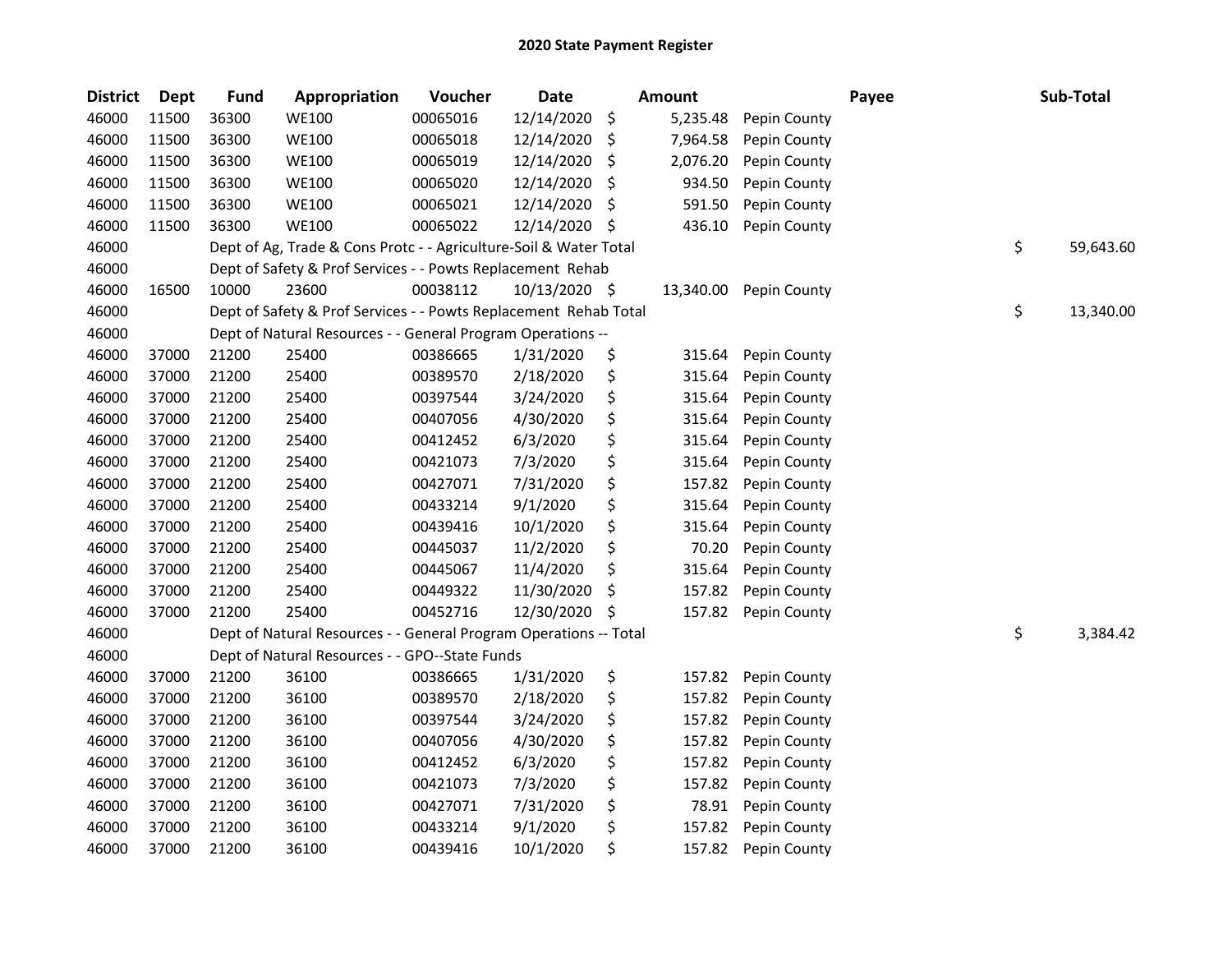| <b>District</b> | <b>Dept</b> | <b>Fund</b> | Appropriation                                                      | Voucher  | <b>Date</b>   |     | <b>Amount</b> |                        | Payee | Sub-Total        |
|-----------------|-------------|-------------|--------------------------------------------------------------------|----------|---------------|-----|---------------|------------------------|-------|------------------|
| 46000           | 37000       | 21200       | 36100                                                              | 00445067 | 11/4/2020     | \$  | 157.82        | Pepin County           |       |                  |
| 46000           | 37000       | 21200       | 36100                                                              | 00449322 | 11/30/2020    | \$. | 78.91         | Pepin County           |       |                  |
| 46000           | 37000       | 21200       | 36100                                                              | 00452716 | 12/30/2020    | -S  | 78.91         | Pepin County           |       |                  |
| 46000           |             |             | Dept of Natural Resources - - GPO--State Funds Total               |          |               |     |               |                        |       | \$<br>1,657.11   |
| 46000           |             |             | Dept of Natural Resources - - Wildlife Damage Claims & Abat        |          |               |     |               |                        |       |                  |
| 46000           | 37000       | 21200       | 55300                                                              | 00399611 | 4/3/2020      | \$  | 9,869.52      | Pepin County           |       |                  |
| 46000           |             |             | Dept of Natural Resources - - Wildlife Damage Claims & Abat Total  |          |               |     |               |                        |       | \$<br>9,869.52   |
| 46000           |             |             | Dept of Natural Resources - - Ra- Suppl Snow Trail Aids            |          |               |     |               |                        |       |                  |
| 46000           | 37000       | 21200       | 56900                                                              | 00399258 | 4/2/2020      | \$  | 4,451.57      | Pepin County           |       |                  |
| 46000           |             |             | Dept of Natural Resources - - Ra- Suppl Snow Trail Aids Total      |          |               |     |               |                        |       | \$<br>4,451.57   |
| 46000           |             |             | Dept of Natural Resources - - Ra- Snowmobile Trail Areas           |          |               |     |               |                        |       |                  |
| 46000           | 37000       | 21200       | 57500                                                              | 00439720 | 10/7/2020     | \$. | 17,895.00     | Pepin County           |       |                  |
| 46000           |             |             | Dept of Natural Resources - - Ra- Snowmobile Trail Areas Total     |          |               |     |               |                        |       | \$<br>17,895.00  |
| 46000           |             |             | Dept of Natural Resources - - Resaids - Pymt In Lieu Tax Fed       |          |               |     |               |                        |       |                  |
| 46000           | 37000       | 21200       | 58400                                                              | 00439069 | 10/1/2020     | \$  | 252.00        | Pepin County           |       |                  |
| 46000           |             |             | Dept of Natural Resources - - Resaids - Pymt In Lieu Tax Fed Total |          |               |     |               |                        |       | \$<br>252.00     |
| 46000           |             |             | Dept of Natural Resources - - Fin Asst For Responsible Units       |          |               |     |               |                        |       |                  |
| 46000           | 37000       | 27400       | 67000                                                              | 00413124 | 5/29/2020     | \$  |               | 65,261.33 Pepin County |       |                  |
| 46000           |             |             | Dept of Natural Resources - - Fin Asst For Responsible Units Total |          |               |     |               |                        |       | \$<br>65,261.33  |
| 46000           |             |             | Dept of Natural Resources - - Recycling Consolidation Grants       |          |               |     |               |                        |       |                  |
| 46000           | 37000       | 27400       | 67300                                                              | 00413124 | 5/29/2020     | \$  |               | 2,071.97 Pepin County  |       |                  |
| 46000           |             |             | Dept of Natural Resources - - Recycling Consolidation Grants Total |          |               |     |               |                        |       | \$<br>2,071.97   |
| 46000           |             |             | Department of Tourism - - Revenue, Gifts/Grants/Proceed            |          |               |     |               |                        |       |                  |
| 46000           | 38000       | 10000       | 12000                                                              | 00009482 | 12/15/2020 \$ |     | 4,923.00      | Pepin County           |       |                  |
| 46000           |             |             | Department of Tourism - - Revenue, Gifts/Grants/Proceed Total      |          |               |     |               |                        |       | \$<br>4,923.00   |
| 46000           |             |             | WI Dept of Transportation - - Eldly&Disa Co/Aid Sf                 |          |               |     |               |                        |       |                  |
| 46000           | 39500       | 21100       | 16800                                                              | 00481713 | 1/16/2020     | \$  | 79,889.00     | Pepin County           |       |                  |
| 46000           | 39500       | 21100       | 16800                                                              | 00516278 | 4/20/2020     | \$  | 351.00        | Pepin County           |       |                  |
| 46000           |             |             | WI Dept of Transportation - - Eldly&Disa Co/Aid Sf Total           |          |               |     |               |                        |       | \$<br>80,240.00  |
| 46000           |             |             | WI Dept of Transportation - - Trans Aids To Co.-Sf                 |          |               |     |               |                        |       |                  |
| 46000           | 39500       | 21100       | 19000                                                              | 00475469 | 1/6/2020      | \$  | 89,117.46     | Pepin County           |       |                  |
| 46000           | 39500       | 21100       | 19000                                                              | 00542316 | 7/6/2020      | \$  | 178,234.92    | Pepin County           |       |                  |
| 46000           | 39500       | 21100       | 19000                                                              | 00585142 | 10/5/2020     | \$  | 89,117.48     | Pepin County           |       |                  |
| 46000           |             |             | WI Dept of Transportation - - Trans Aids To Co.-Sf Total           |          |               |     |               |                        |       | \$<br>356,469.86 |
| 46000           |             |             | WI Dept of Transportation - - Loc Rd Imp Prg St Fd                 |          |               |     |               |                        |       |                  |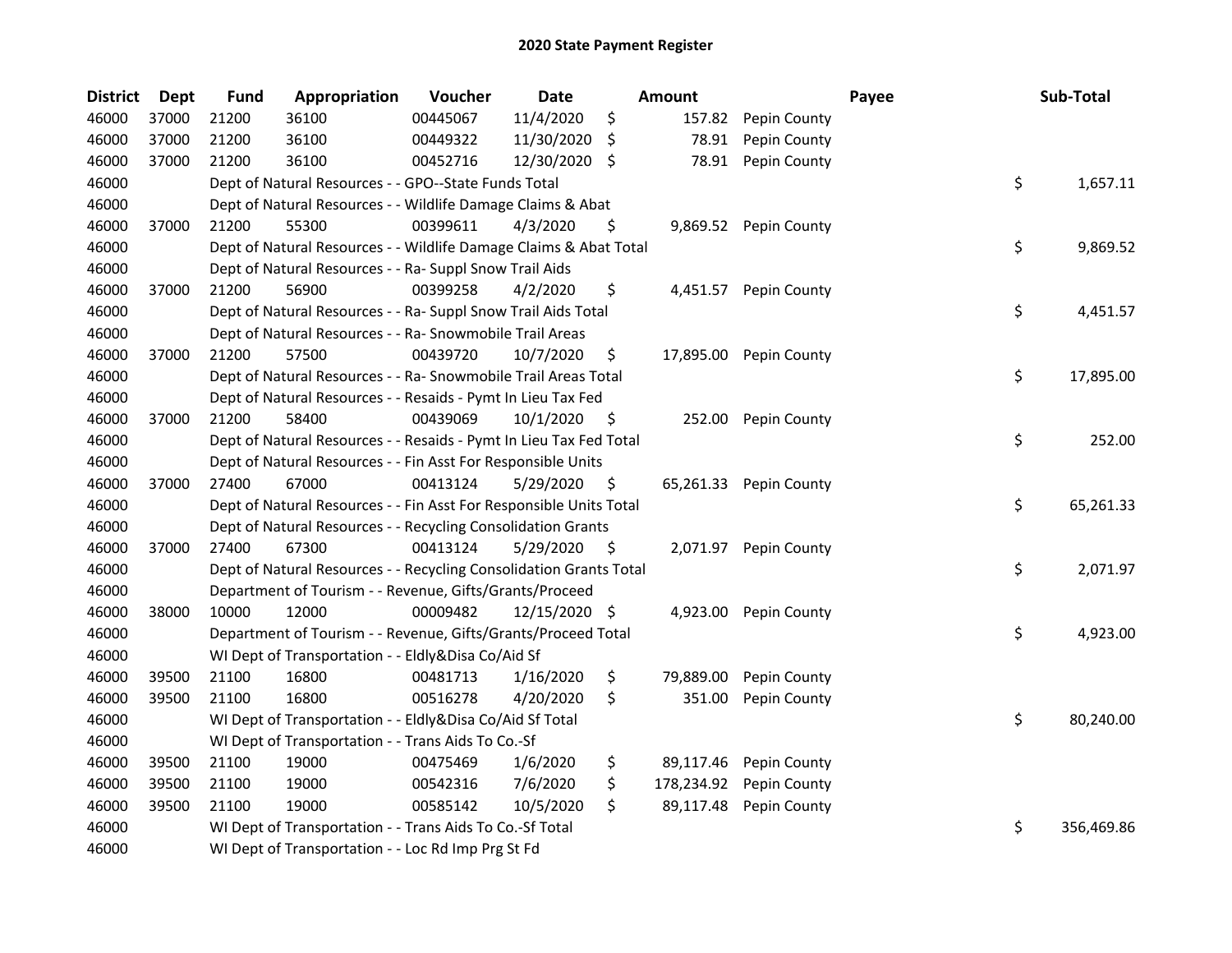| <b>District</b> | <b>Dept</b> | <b>Fund</b> | Appropriation                                                      | Voucher  | <b>Date</b> | <b>Amount</b>   |              | Payee | Sub-Total        |
|-----------------|-------------|-------------|--------------------------------------------------------------------|----------|-------------|-----------------|--------------|-------|------------------|
| 46000           | 39500       | 21100       | 27800                                                              | 00556548 | 7/31/2020   | \$<br>1,181.01  | Pepin County |       |                  |
| 46000           |             |             | WI Dept of Transportation - - Loc Rd Imp Prg St Fd Total           |          |             |                 |              |       | \$<br>1,181.01   |
| 46000           |             |             | WI Dept of Transportation - - Routine Maint Sf                     |          |             |                 |              |       |                  |
| 46000           | 39500       | 21100       | 36800                                                              | 00488974 | 2/5/2020    | \$<br>72,769.65 | Pepin County |       |                  |
| 46000           | 39500       | 21100       | 36800                                                              | 00492605 | 2/20/2020   | \$<br>18,972.41 | Pepin County |       |                  |
| 46000           | 39500       | 21100       | 36800                                                              | 00492606 | 2/20/2020   | \$<br>3,657.52  | Pepin County |       |                  |
| 46000           | 39500       | 21100       | 36800                                                              | 00502041 | 3/12/2020   | \$<br>48,624.96 | Pepin County |       |                  |
| 46000           | 39500       | 21100       | 36800                                                              | 00509749 | 3/31/2020   | \$<br>681.33    | Pepin County |       |                  |
| 46000           | 39500       | 21100       | 36800                                                              | 00510296 | 4/1/2020    | \$<br>184.94    | Pepin County |       |                  |
| 46000           | 39500       | 21100       | 36800                                                              | 00529335 | 5/22/2020   | \$<br>44,001.23 | Pepin County |       |                  |
| 46000           | 39500       | 21100       | 36800                                                              | 00529413 | 5/22/2020   | \$<br>30,472.36 | Pepin County |       |                  |
| 46000           | 39500       | 21100       | 36800                                                              | 00534100 | 6/5/2020    | \$<br>38,373.64 | Pepin County |       |                  |
| 46000           | 39500       | 21100       | 36800                                                              | 00534906 | 6/9/2020    | \$<br>51,958.78 | Pepin County |       |                  |
| 46000           | 39500       | 21100       | 36800                                                              | 00545858 | 6/30/2020   | \$<br>41,459.41 | Pepin County |       |                  |
| 46000           | 39500       | 21100       | 36800                                                              | 00559349 | 7/31/2020   | \$<br>23,432.82 | Pepin County |       |                  |
| 46000           | 39500       | 21100       | 36800                                                              | 00571862 | 8/21/2020   | \$<br>38,443.05 | Pepin County |       |                  |
| 46000           | 39500       | 21100       | 36800                                                              | 00572522 | 8/24/2020   | \$<br>753.17    | Pepin County |       |                  |
| 46000           | 39500       | 21100       | 36800                                                              | 00592591 | 9/30/2020   | \$<br>30,117.88 | Pepin County |       |                  |
| 46000           | 39500       | 21100       | 36800                                                              | 00599998 | 10/15/2020  | \$<br>21,780.40 | Pepin County |       |                  |
| 46000           | 39500       | 21100       | 36800                                                              | 00612148 | 11/6/2020   | \$<br>29,263.76 | Pepin County |       |                  |
| 46000           |             |             | WI Dept of Transportation - - Routine Maint Sf Total               |          |             |                 |              |       | \$<br>494,947.31 |
| 46000           |             |             | Department of Corrections - - Services For Community Correct       |          |             |                 |              |       |                  |
| 46000           | 41000       | 10000       | 10200                                                              | 00337677 | 1/29/2020   | \$<br>194.18    | Pepin County |       |                  |
| 46000           | 41000       | 10000       | 10200                                                              | 00343904 | 2/26/2020   | \$<br>194.18    | Pepin County |       |                  |
| 46000           | 41000       | 10000       | 10200                                                              | 00349208 | 3/25/2020   | \$<br>194.18    | Pepin County |       |                  |
| 46000           | 41000       | 10000       | 10200                                                              | 00355809 | 4/28/2020   | \$<br>194.18    | Pepin County |       |                  |
| 46000           | 41000       | 10000       | 10200                                                              | 00361096 | 5/22/2020   | \$<br>194.18    | Pepin County |       |                  |
| 46000           | 41000       | 10000       | 10200                                                              | 00369889 | 7/3/2020    | \$<br>194.18    | Pepin County |       |                  |
| 46000           | 41000       | 10000       | 10200                                                              | 00374441 | 7/28/2020   | \$<br>197.09    | Pepin County |       |                  |
| 46000           | 41000       | 10000       | 10200                                                              | 00380026 | 8/27/2020   | \$<br>197.09    | Pepin County |       |                  |
| 46000           | 41000       | 10000       | 10200                                                              | 00384963 | 9/25/2020   | \$<br>197.09    | Pepin County |       |                  |
| 46000           | 41000       | 10000       | 10200                                                              | 00390941 | 10/27/2020  | \$<br>197.09    | Pepin County |       |                  |
| 46000           | 41000       | 10000       | 10200                                                              | 00396403 | 11/24/2020  | \$<br>197.09    | Pepin County |       |                  |
| 46000           | 41000       | 10000       | 10200                                                              | 00401319 | 12/22/2020  | \$<br>197.09    | Pepin County |       |                  |
| 46000           |             |             | Department of Corrections - - Services For Community Correct Total |          |             |                 |              |       | \$<br>2,347.62   |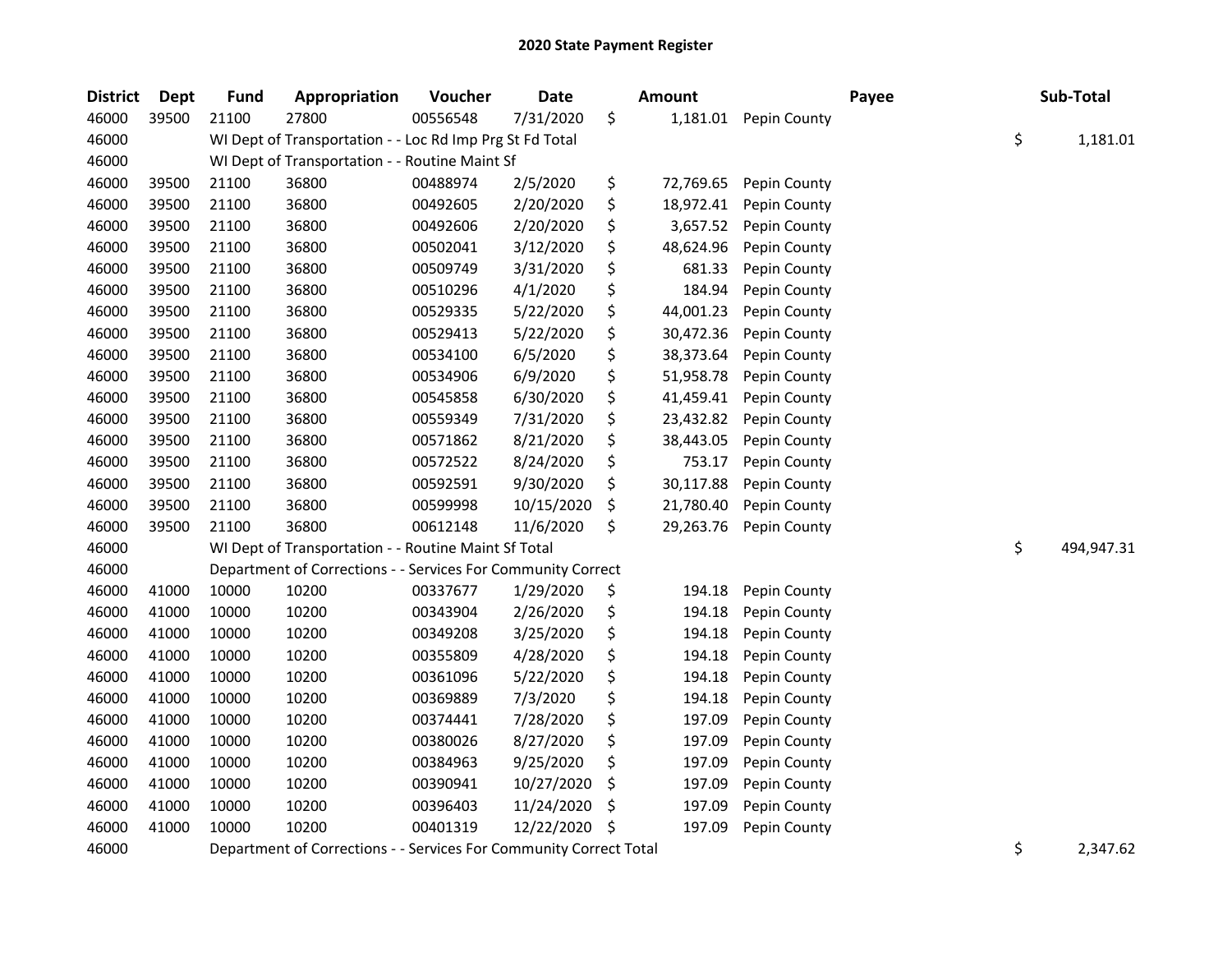| <b>District</b> | Dept  | <b>Fund</b> | Appropriation                                                      | Voucher  | <b>Date</b>   |     | Amount     | Payee                                                                                                         | Sub-Total        |
|-----------------|-------|-------------|--------------------------------------------------------------------|----------|---------------|-----|------------|---------------------------------------------------------------------------------------------------------------|------------------|
| 46000           |       |             | Department of Corrections - - Corrections Contracts And Agre       |          |               |     |            |                                                                                                               |                  |
| 46000           | 41000 | 10000       | 11400                                                              | 00357180 | 5/1/2020      | \$  | 1,543.80   | Pepin County                                                                                                  |                  |
| 46000           | 41000 | 10000       | 11400                                                              | 00360118 | 5/18/2020     | \$  | 463.14     | Pepin County                                                                                                  |                  |
| 46000           | 41000 | 10000       | 11400                                                              | 00367111 | 6/19/2020     | \$  | 1,595.26   | Pepin County                                                                                                  |                  |
| 46000           | 41000 | 10000       | 11400                                                              | 00372131 | 7/17/2020     | \$  | 1,080.66   | Pepin County                                                                                                  |                  |
| 46000           | 41000 | 10000       | 11400                                                              | 00387217 | 10/7/2020     | \$  | 771.90     | Pepin County                                                                                                  |                  |
| 46000           | 41000 | 10000       | 11400                                                              | 00389845 | 10/21/2020    | S   | 771.90     | Pepin County                                                                                                  |                  |
| 46000           | 41000 | 10000       | 11400                                                              | 00399669 | 12/16/2020    | \$. | 1,440.88   | Pepin County                                                                                                  |                  |
| 46000           |       |             | Department of Corrections - - Corrections Contracts And Agre Total |          |               |     |            |                                                                                                               | \$<br>7,667.54   |
| 46000           |       |             |                                                                    |          |               |     |            | Department of Corrections - - Reimbursing Counties For Probation, Extended Supervision And Parole Holds       |                  |
| 46000           | 41000 | 10000       | 11600                                                              | 00392568 | 11/5/2020     | \$. |            | 2,440.00 Pepin County                                                                                         |                  |
| 46000           |       |             |                                                                    |          |               |     |            | Department of Corrections - - Reimbursing Counties For Probation, Extended Supervision And Parole Holds Total | \$<br>2,440.00   |
| 46000           |       |             | Department of Corrections - - Probation, Parole And Extended       |          |               |     |            |                                                                                                               |                  |
| 46000           | 41000 | 10000       | 18700                                                              | 00332817 | 1/29/2020     | \$. | 26.97      | Pepin County                                                                                                  |                  |
| 46000           |       |             | Department of Corrections - - Probation, Parole And Extended Total |          |               |     |            |                                                                                                               | \$<br>26.97      |
| 46000           |       |             | Child Abuse & Neglect Prev Bd - - General Aids                     |          |               |     |            |                                                                                                               |                  |
| 46000           | 43300 | 10000       | 99000                                                              | 00002382 | 4/24/2020     | \$  | 2,616.12   | Pepin County                                                                                                  |                  |
| 46000           |       |             | Child Abuse & Neglect Prev Bd - - General Aids Total               |          |               |     |            |                                                                                                               | \$<br>2,616.12   |
| 46000           |       |             | Department of Health Services - - State/Federal Aids               |          |               |     |            |                                                                                                               |                  |
| 46000           | 43500 | 10000       | 00000                                                              | 92007    | $1/1/2020$ \$ |     | 950.00     | Pepin County                                                                                                  |                  |
| 46000           | 43500 | 10000       | 00000                                                              | 92008    | $2/1/2020$ \$ |     | 890.00     | Pepin County                                                                                                  |                  |
| 46000           | 43500 | 10000       | 00000                                                              | 92009    | $3/1/2020$ \$ |     | 296,443.00 | Pepin County                                                                                                  |                  |
| 46000           | 43500 | 10000       | 00000                                                              | 92010    | $4/1/2020$ \$ |     | 23,627.00  | Pepin County                                                                                                  |                  |
| 46000           | 43500 | 10000       | 00000                                                              | 92012    | $6/1/2020$ \$ |     | 16,220.00  | Pepin County                                                                                                  |                  |
| 46000           | 43500 | 10000       | 00000                                                              | 92013    | $6/1/2020$ \$ |     | 5,433.00   | Pepin County                                                                                                  |                  |
| 46000           | 43500 | 10000       | 00000                                                              | 92100    | $7/1/2020$ \$ |     | 48,338.00  | Pepin County                                                                                                  |                  |
| 46000           | 43500 | 10000       | 00000                                                              | 92101    | 8/1/2020 \$   |     | 33,385.00  | Pepin County                                                                                                  |                  |
| 46000           | 43500 | 10000       | 00000                                                              | 92102    | $9/1/2020$ \$ |     | 69,217.00  | Pepin County                                                                                                  |                  |
| 46000           | 43500 | 10000       | 00000                                                              | 92103    | 10/1/2020 \$  |     | 4,668.00   | Pepin County                                                                                                  |                  |
| 46000           | 43500 | 10000       | 00000                                                              | 92104    | 11/1/2020 \$  |     | 55,146.00  | Pepin County                                                                                                  |                  |
| 46000           | 43500 | 10000       | 00000                                                              | 92105    | 12/1/2020 \$  |     | 27,646.00  | Pepin County                                                                                                  |                  |
| 46000           |       |             | Department of Health Services - - State/Federal Aids Total         |          |               |     |            |                                                                                                               | \$<br>581,963.00 |
| 46000           |       |             | Department of Health Services - - Public Health Dispensaries And   |          |               |     |            |                                                                                                               |                  |
| 46000           | 43500 | 10000       | 10700                                                              | 00333497 | 1/17/2020     | \$  | 474.75     | Pepin County                                                                                                  |                  |
| 46000           | 43500 | 10000       | 10700                                                              | 00334141 | 1/17/2020     | \$  | 527.50     | Pepin County                                                                                                  |                  |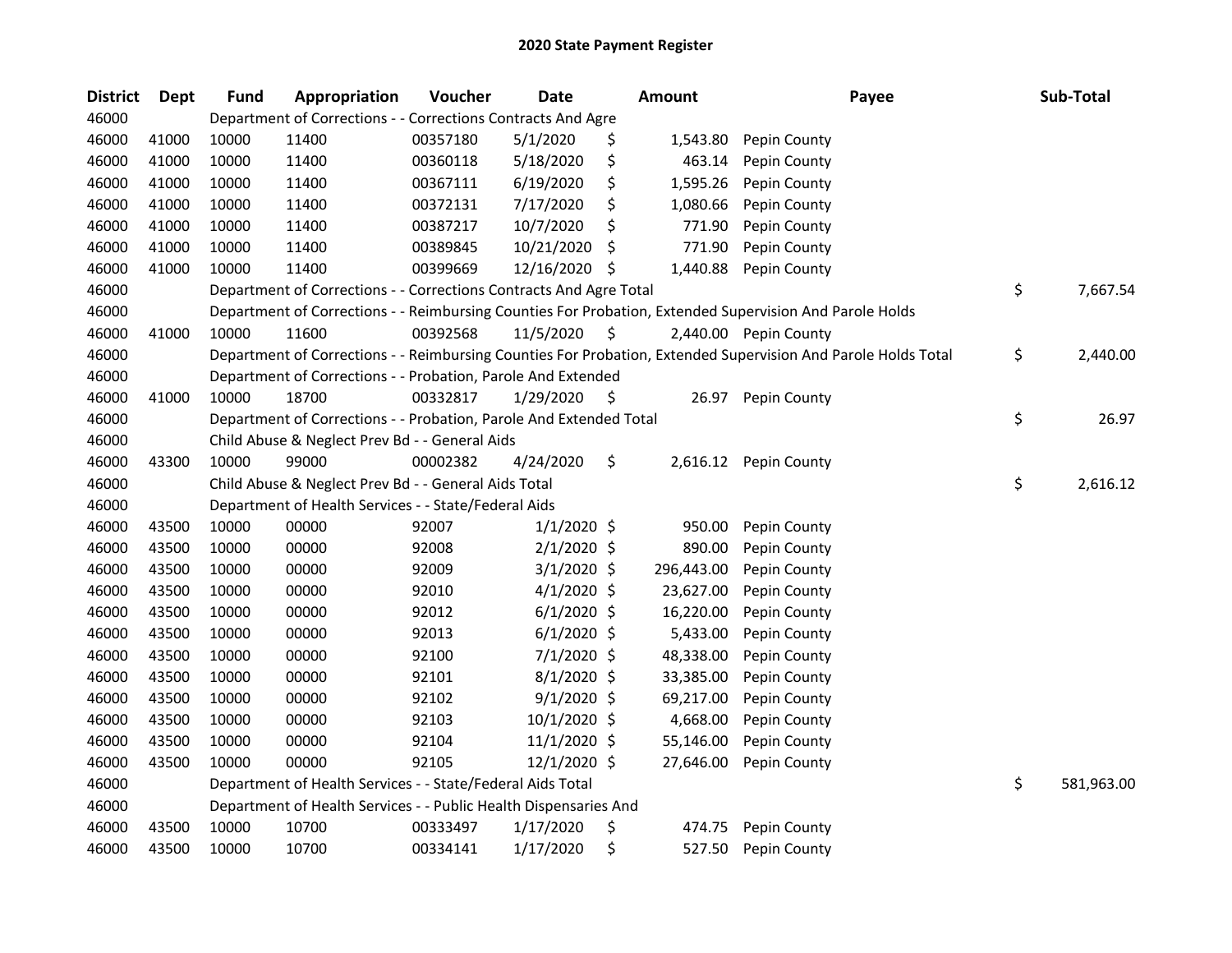| <b>District</b> | Dept  | <b>Fund</b> | Appropriation                                                          | Voucher  | <b>Date</b> | <b>Amount</b>   |              | Payee | Sub-Total      |
|-----------------|-------|-------------|------------------------------------------------------------------------|----------|-------------|-----------------|--------------|-------|----------------|
| 46000           |       |             | Department of Health Services - - Public Health Dispensaries And Total |          |             |                 |              |       | \$<br>1,002.25 |
| 46000           |       |             | Department of Health Services - - General Program Operations           |          |             |                 |              |       |                |
| 46000           | 43500 | 10000       | 40100                                                                  | 00378824 | 9/15/2020   | \$<br>15.00     | Pepin County |       |                |
| 46000           |       |             | Department of Health Services - - General Program Operations Total     |          |             |                 |              |       | \$<br>15.00    |
| 46000           |       |             | Department of Health Services - - Medical Assistance State Admin       |          |             |                 |              |       |                |
| 46000           | 43500 | 10000       | 44000                                                                  | 00378824 | 9/15/2020   | \$<br>15.00     | Pepin County |       |                |
| 46000           |       |             | Department of Health Services - - Medical Assistance State Admin Total |          |             |                 |              |       | \$<br>15.00    |
| 46000           |       |             | Dept of Children and Families - - Fees For Administrative Servic       |          |             |                 |              |       |                |
| 46000           | 43700 | 10000       | 23100                                                                  | 00065123 | 1/27/2020   | \$<br>5.00      | Pepin County |       |                |
| 46000           | 43700 | 10000       | 23100                                                                  | 00069734 | 5/1/2020    | \$<br>20.00     | Pepin County |       |                |
| 46000           | 43700 | 10000       | 23100                                                                  | 00073021 | 7/23/2020   | \$<br>10.00     | Pepin County |       |                |
| 46000           |       |             | Dept of Children and Families - - Fees For Administrative Servic Total |          |             |                 |              |       | \$<br>35.00    |
| 46000           |       |             | Dept of Children and Families - - General Aids                         |          |             |                 |              |       |                |
| 46000           | 43700 | 10000       | 99000                                                                  | 00064522 | 1/6/2020    | \$<br>64.45     | Pepin County |       |                |
| 46000           | 43700 | 10000       | 99000                                                                  | 00065373 | 1/30/2020   | \$<br>2.00      | Pepin County |       |                |
| 46000           | 43700 | 10000       | 99000                                                                  | 00065604 | 2/4/2020    | \$<br>13,833.93 | Pepin County |       |                |
| 46000           | 43700 | 10000       | 99000                                                                  | 00065672 | 2/5/2020    | \$<br>77.35     | Pepin County |       |                |
| 46000           | 43700 | 10000       | 99000                                                                  | 00065752 | 2/7/2020    | \$<br>10,124.91 | Pepin County |       |                |
| 46000           | 43700 | 10000       | 99000                                                                  | 00066346 | 2/26/2020   | \$<br>4,420.49  | Pepin County |       |                |
| 46000           | 43700 | 10000       | 99000                                                                  | 00066773 | 3/3/2020    | \$<br>5,133.98  | Pepin County |       |                |
| 46000           | 43700 | 10000       | 99000                                                                  | 00066819 | 3/5/2020    | \$<br>45,830.81 | Pepin County |       |                |
| 46000           | 43700 | 10000       | 99000                                                                  | 00066941 | 3/5/2020    | \$<br>74.50     | Pepin County |       |                |
| 46000           | 43700 | 10000       | 99000                                                                  | 00068288 | 4/6/2020    | \$<br>553.77    | Pepin County |       |                |
| 46000           | 43700 | 10000       | 99000                                                                  | 00068989 | 4/14/2020   | \$<br>1,149.68  | Pepin County |       |                |
| 46000           | 43700 | 10000       | 99000                                                                  | 00069392 | 4/30/2020   | \$<br>2.00      | Pepin County |       |                |
| 46000           | 43700 | 10000       | 99000                                                                  | 00069620 | 4/30/2020   | \$<br>6,949.27  | Pepin County |       |                |
| 46000           | 43700 | 10000       | 99000                                                                  | 00069861 | 5/5/2020    | \$<br>58,855.20 | Pepin County |       |                |
| 46000           | 43700 | 10000       | 99000                                                                  | 00069921 | 5/5/2020    | \$<br>37,612.81 | Pepin County |       |                |
| 46000           | 43700 | 10000       | 99000                                                                  | 00070062 | 5/8/2020    | \$<br>1,200.00  | Pepin County |       |                |
| 46000           | 43700 | 10000       | 99000                                                                  | 00070434 | 5/22/2020   | \$<br>1,420.81  | Pepin County |       |                |
| 46000           | 43700 | 10000       | 99000                                                                  | 00070882 | 6/5/2020    | \$<br>11,924.54 | Pepin County |       |                |
| 46000           | 43700 | 10000       | 99000                                                                  | 00071489 | 6/17/2020   | \$<br>2,079.78  | Pepin County |       |                |
| 46000           | 43700 | 10000       | 99000                                                                  | 00072336 | 7/6/2020    | \$<br>3,215.35  | Pepin County |       |                |
| 46000           | 43700 | 10000       | 99000                                                                  | 00073343 | 7/30/2020   | \$<br>7,463.29  | Pepin County |       |                |
| 46000           | 43700 | 10000       | 99000                                                                  | 00073408 | 7/30/2020   | \$<br>6,177.81  | Pepin County |       |                |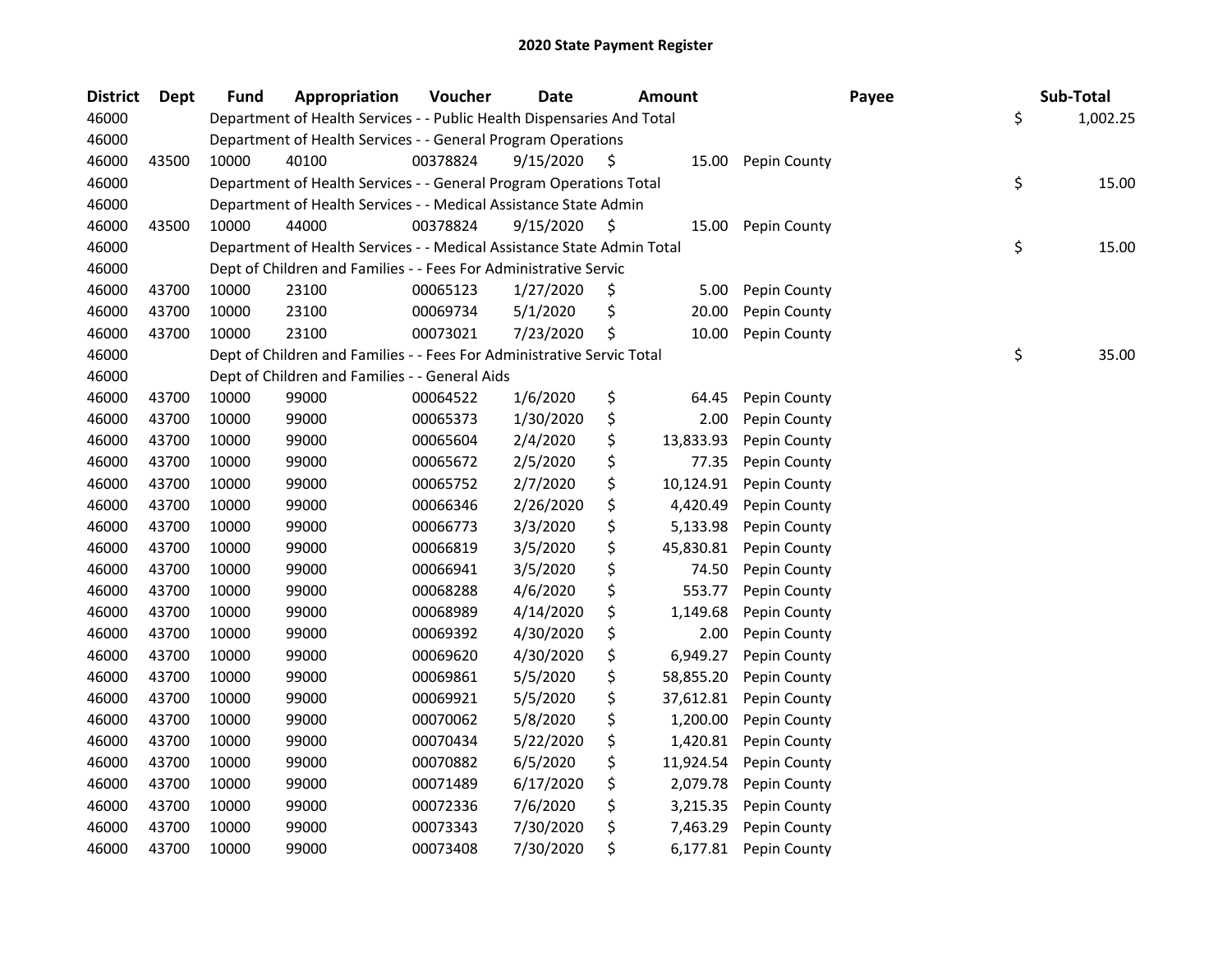| <b>District</b> | <b>Dept</b> | <b>Fund</b> | Appropriation                                                   | Voucher  | <b>Date</b> | <b>Amount</b>    |              | Payee | Sub-Total        |
|-----------------|-------------|-------------|-----------------------------------------------------------------|----------|-------------|------------------|--------------|-------|------------------|
| 46000           | 43700       | 10000       | 99000                                                           | 00073581 | 8/5/2020    | \$<br>10,697.98  | Pepin County |       |                  |
| 46000           | 43700       | 10000       | 99000                                                           | 00073895 | 8/12/2020   | \$<br>3,399.00   | Pepin County |       |                  |
| 46000           | 43700       | 10000       | 99000                                                           | 00073936 | 8/12/2020   | \$<br>1,024.54   | Pepin County |       |                  |
| 46000           | 43700       | 10000       | 99000                                                           | 00074686 | 9/8/2020    | \$<br>4,865.48   | Pepin County |       |                  |
| 46000           | 43700       | 10000       | 99000                                                           | 00074802 | 9/10/2020   | \$<br>732.33     | Pepin County |       |                  |
| 46000           | 43700       | 10000       | 99000                                                           | 00074803 | 9/10/2020   | \$<br>118,765.62 | Pepin County |       |                  |
| 46000           | 43700       | 10000       | 99000                                                           | 00075129 | 9/17/2020   | \$<br>501.00     | Pepin County |       |                  |
| 46000           | 43700       | 10000       | 99000                                                           | 00075229 | 9/18/2020   | \$<br>3,420.40   | Pepin County |       |                  |
| 46000           | 43700       | 10000       | 99000                                                           | 00075925 | 10/5/2020   | \$<br>37,983.45  | Pepin County |       |                  |
| 46000           | 43700       | 10000       | 99000                                                           | 00076817 | 10/30/2020  | \$<br>5,505.74   | Pepin County |       |                  |
| 46000           | 43700       | 10000       | 99000                                                           | 00076864 | 10/30/2020  | \$<br>763.61     | Pepin County |       |                  |
| 46000           | 43700       | 10000       | 99000                                                           | 00077045 | 11/5/2020   | \$<br>17,673.27  | Pepin County |       |                  |
| 46000           | 43700       | 10000       | 99000                                                           | 00077170 | 11/6/2020   | \$<br>2,356.00   | Pepin County |       |                  |
| 46000           | 43700       | 10000       | 99000                                                           | 00077219 | 11/9/2020   | \$<br>3,147.80   | Pepin County |       |                  |
| 46000           | 43700       | 10000       | 99000                                                           | 00077272 | 11/10/2020  | \$<br>282.00     | Pepin County |       |                  |
| 46000           | 43700       | 10000       | 99000                                                           | 00078175 | 12/4/2020   | \$<br>980.00     | Pepin County |       |                  |
| 46000           | 43700       | 10000       | 99000                                                           | 00078264 | 12/7/2020   | \$<br>57,245.27  | Pepin County |       |                  |
| 46000           |             |             | Dept of Children and Families - - General Aids Total            |          |             |                  |              |       | \$<br>487,510.22 |
| 46000           |             |             | Dept of Workforce Development - - Ui Admin Fed                  |          |             |                  |              |       |                  |
| 46000           | 44500       | 10000       | 15100                                                           | 00267619 | 1/14/2020   | \$<br>10.00      | Pepin County |       |                  |
| 46000           | 44500       | 10000       | 15100                                                           | 00270860 | 2/4/2020    | \$<br>10.00      | Pepin County |       |                  |
| 46000           | 44500       | 10000       | 15100                                                           | 00275590 | 3/3/2020    | \$<br>45.00      | Pepin County |       |                  |
| 46000           | 44500       | 10000       | 15100                                                           | 00280574 | 4/2/2020    | \$<br>15.00      | Pepin County |       |                  |
| 46000           | 44500       | 10000       | 15100                                                           | 00284471 | 5/4/2020    | \$<br>10.00      | Pepin County |       |                  |
| 46000           | 44500       | 10000       | 15100                                                           | 00287320 | 6/2/2020    | \$<br>20.00      | Pepin County |       |                  |
| 46000           | 44500       | 10000       | 15100                                                           | 00296612 | 9/2/2020    | \$<br>5.00       | Pepin County |       |                  |
| 46000           | 44500       | 10000       | 15100                                                           | 00300283 | 10/2/2020   | \$<br>15.00      | Pepin County |       |                  |
| 46000           |             |             | Dept of Workforce Development - - Ui Admin Fed Total            |          |             |                  |              |       | \$<br>130.00     |
| 46000           |             |             | Dept of Workforce Development - - Title Ib Aids State GPR       |          |             |                  |              |       |                  |
| 46000           | 44500       | 10000       | 50900                                                           | 00266971 | 1/22/2020   | \$<br>13.08      | Pepin County |       |                  |
| 46000           | 44500       | 10000       | 50900                                                           | 00269597 | 2/10/2020   | \$<br>85.69      | Pepin County |       |                  |
| 46000           |             |             | Dept of Workforce Development - - Title Ib Aids State GPR Total |          |             |                  |              |       | \$<br>98.77      |
| 46000           |             |             | Dept of Workforce Development - - Title Ib Aids Federal Prf     |          |             |                  |              |       |                  |
| 46000           | 44500       | 10000       | 54400                                                           | 00266971 | 1/22/2020   | \$<br>48.33      | Pepin County |       |                  |
| 46000           | 44500       | 10000       | 54400                                                           | 00269597 | 2/10/2020   | \$<br>316.59     | Pepin County |       |                  |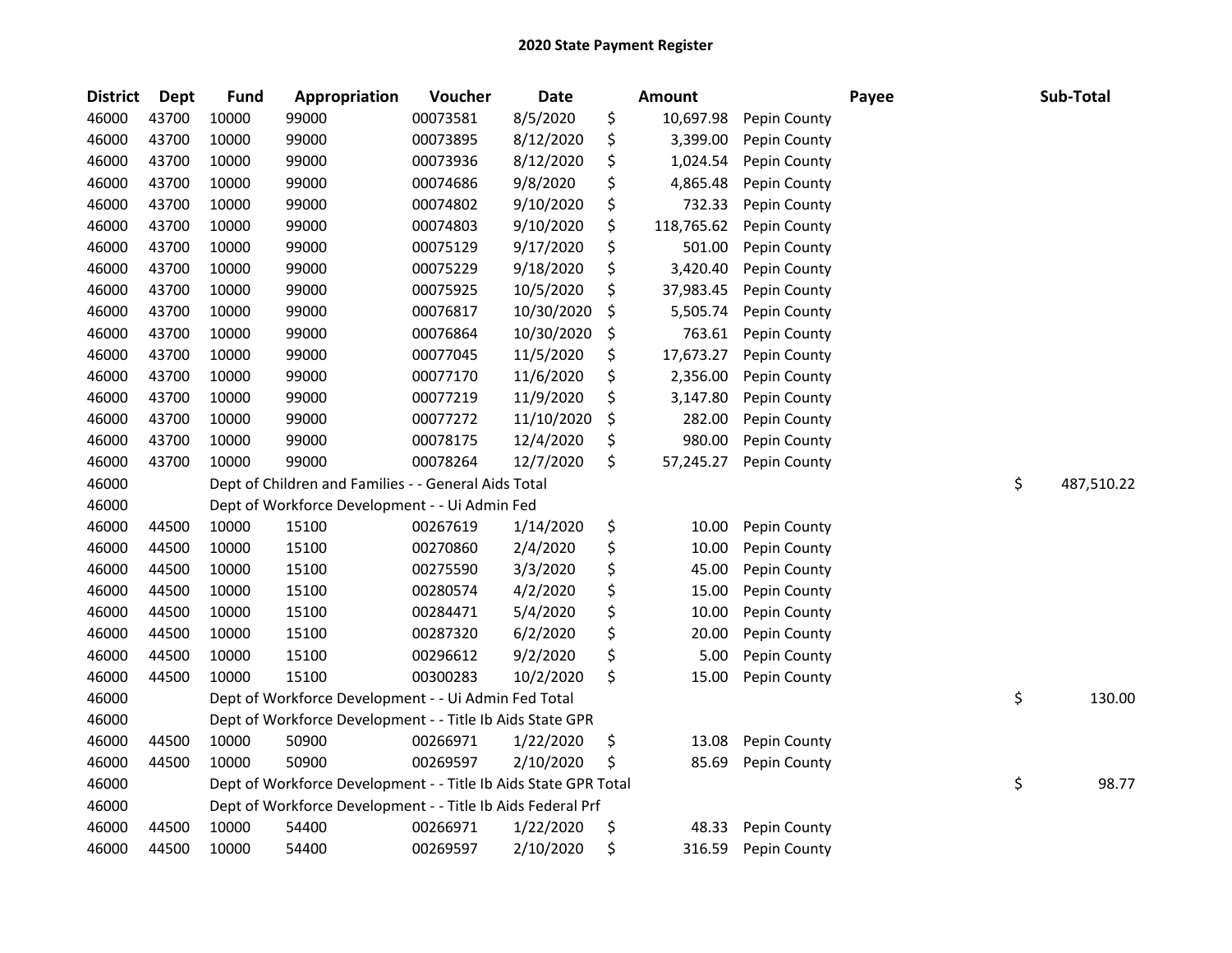| <b>District</b> | Dept  | <b>Fund</b> | Appropriation                                                          | Voucher  | <b>Date</b>     |     | Amount   |                       | Payee | Sub-Total      |
|-----------------|-------|-------------|------------------------------------------------------------------------|----------|-----------------|-----|----------|-----------------------|-------|----------------|
| 46000           |       |             | Dept of Workforce Development - - Title Ib Aids Federal Prf Total      |          |                 |     |          |                       |       | \$<br>364.92   |
| 46000           |       |             | Dept of Workforce Development - - Wc Ops Uninsured Emplyr Admin        |          |                 |     |          |                       |       |                |
| 46000           | 44500 | 22700       | 17700                                                                  | 00288633 | 6/17/2020       | Ş   | 5.00     | Pepin County          |       |                |
| 46000           | 44500 | 22700       | 17700                                                                  | 00291162 | 7/14/2020       | S   | 5.00     | Pepin County          |       |                |
| 46000           | 44500 | 22700       | 17700                                                                  | 00296803 | 9/3/2020        | Ś   | 5.00     | Pepin County          |       |                |
| 46000           |       |             | Dept of Workforce Development - - Wc Ops Uninsured Emplyr Admin Total  |          |                 |     |          |                       |       | \$<br>15.00    |
| 46000           |       |             | Department of Justice - - Crime Laboratories, Dna                      |          |                 |     |          |                       |       |                |
| 46000           | 45500 | 10000       | 22100                                                                  | 00085862 | 7/16/2020       | \$  | 80.00    | Pepin County          |       |                |
| 46000           |       |             | Department of Justice - - Crime Laboratories, Dna Total                |          |                 |     |          |                       |       | \$<br>80.00    |
| 46000           |       |             | Department of Justice - - Law Enforcement Train, Local                 |          |                 |     |          |                       |       |                |
| 46000           | 45500 | 10000       | 23100                                                                  | 00091621 | 12/7/2020       | \$  |          | 2,880.00 Pepin County |       |                |
| 46000           |       |             | Department of Justice - - Law Enforcement Train, Local Total           |          |                 |     |          |                       |       | \$<br>2,880.00 |
| 46000           |       |             | Department of Justice - - Crime Victim Witness Assist                  |          |                 |     |          |                       |       |                |
| 46000           | 45500 | 10000       | 53200                                                                  | 00080500 | 2/26/2020       | \$  |          | 4,218.75 Pepin County |       |                |
| 46000           |       |             | Department of Justice - - Crime Victim Witness Assist Total            |          |                 |     |          |                       |       | \$<br>4,218.75 |
| 46000           |       |             | Department of Military Affairs - - Disaster Recovery Aid               |          |                 |     |          |                       |       |                |
| 46000           | 46500 | 10000       | 30500                                                                  | 00079780 | 7/1/2020        | \$  | 8.37     | Pepin County          |       |                |
| 46000           | 46500 | 10000       | 30500                                                                  | 00083682 | 9/29/2020       | \$  | 168.75   | Pepin County          |       |                |
| 46000           |       |             | Department of Military Affairs - - Disaster Recovery Aid Total         |          |                 |     |          |                       |       | \$<br>177.12   |
| 46000           |       |             | Department of Military Affairs - - Emergency Response Equipment        |          |                 |     |          |                       |       |                |
| 46000           | 46500 | 10000       | 30800                                                                  | 00086580 | $12/11/2020$ \$ |     | 7,335.79 | Pepin County          |       |                |
| 46000           |       |             | Department of Military Affairs - - Emergency Response Equipment Total  |          |                 |     |          |                       |       | \$<br>7,335.79 |
| 46000           |       |             | Department of Military Affairs - - Local Emer Planning Grants          |          |                 |     |          |                       |       |                |
| 46000           | 46500 | 10000       | 33700                                                                  | 00073523 | 2/4/2020        | \$  |          | 4,458.60 Pepin County |       |                |
| 46000           |       |             | Department of Military Affairs - - Local Emer Planning Grants Total    |          |                 |     |          |                       |       | \$<br>4,458.60 |
| 46000           |       |             | Department of Military Affairs - - Federal Aid, Local Assistance       |          |                 |     |          |                       |       |                |
| 46000           | 46500 | 10000       | 34200                                                                  | 00079780 | 7/1/2020        | \$, | 50.25    | Pepin County          |       |                |
| 46000           | 46500 | 10000       | 34200                                                                  | 00083110 | 9/18/2020       | \$  | 164.68   | Pepin County          |       |                |
| 46000           | 46500 | 10000       | 34200                                                                  | 00083682 | 9/29/2020       | \$  | 1,079.99 | Pepin County          |       |                |
| 46000           |       |             | Department of Military Affairs - - Federal Aid, Local Assistance Total |          |                 |     |          |                       |       | \$<br>1,294.92 |
| 46000           |       |             | Department of Veterans Affairs - - County Grants                       |          |                 |     |          |                       |       |                |
| 46000           | 48500 | 58200       | 26700                                                                  | 00077475 | 2/24/2020       | \$  | 500.00   | Pepin County          |       |                |
| 46000           |       |             | Department of Veterans Affairs - - County Grants Total                 |          |                 |     |          |                       |       | \$<br>500.00   |
| 46000           |       |             | Department of Veterans Affairs - - Veterans Transportation Grant       |          |                 |     |          |                       |       |                |
| 46000           | 48500 | 58200       | 28000                                                                  | 00086989 | 11/18/2020 \$   |     | 196.18   | Pepin County          |       |                |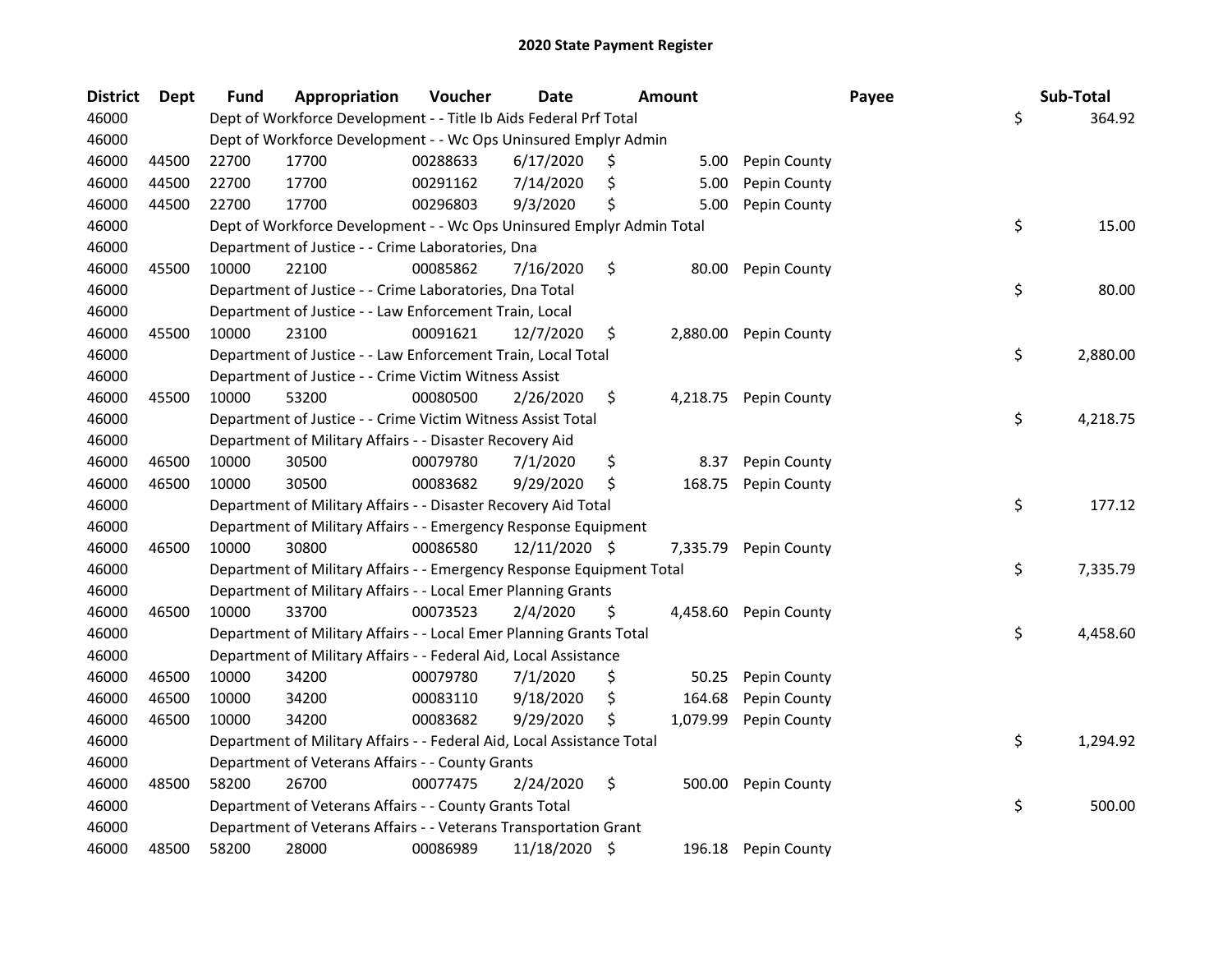| <b>District</b> | <b>Dept</b> | <b>Fund</b> | Appropriation                                                          | Voucher  | Date          |     | <b>Amount</b> |              | Payee | Sub-Total  |
|-----------------|-------------|-------------|------------------------------------------------------------------------|----------|---------------|-----|---------------|--------------|-------|------------|
| 46000           |             |             | Department of Veterans Affairs - - Veterans Transportation Grant Total |          |               |     |               |              | \$    | 196.18     |
| 46000           |             |             | Department of Administration - - Federal Aid                           |          |               |     |               |              |       |            |
| 46000           | 50500       | 10000       | 14200                                                                  | 00126711 | 8/12/2020     | \$  | 4,195.47      | Pepin County |       |            |
| 46000           | 50500       | 10000       | 14200                                                                  | 00130095 | 10/2/2020     | \$  | 19,153.00     | Pepin County |       |            |
| 46000           | 50500       | 10000       | 14200                                                                  | 00134925 | 12/10/2020    | S.  | 100,408.97    | Pepin County |       |            |
| 46000           | 50500       | 10000       | 14200                                                                  | 00136457 | 12/17/2020    | -\$ | 12,821.81     | Pepin County |       |            |
| 46000           |             |             | Department of Administration - - Federal Aid Total                     |          |               |     |               |              | \$    | 136,579.25 |
| 46000           |             |             | Department of Administration - - Low-Income Assistance Grants          |          |               |     |               |              |       |            |
| 46000           | 50500       | 23500       | 37100                                                                  | 00117646 | 2/18/2020     | \$  | 6,701.43      | Pepin County |       |            |
| 46000           | 50500       | 23500       | 37100                                                                  | 00122616 | 5/15/2020     | \$  | 4,703.87      | Pepin County |       |            |
| 46000           | 50500       | 23500       | 37100                                                                  | 00126097 | 7/29/2020     | \$  | 873.03        | Pepin County |       |            |
| 46000           | 50500       | 23500       | 37100                                                                  | 00132900 | 11/17/2020    | \$. | 2,637.79      | Pepin County |       |            |
| 46000           |             |             | Department of Administration - - Low-Income Assistance Grants Total    |          |               |     |               |              | \$    | 14,916.12  |
| 46000           |             |             | Department of Administration - - Land Information Program; Loca        |          |               |     |               |              |       |            |
| 46000           | 50500       | 26900       | 17300                                                                  | 00117362 | 2/13/2020     | Ş.  | 1,000.00      | Pepin County |       |            |
| 46000           | 50500       | 26900       | 17300                                                                  | 00119441 | 4/2/2020      | \$  | 87,280.00     | Pepin County |       |            |
| 46000           | 50500       | 26900       | 17300                                                                  | 00123238 | 6/2/2020      | \$  | 20,000.00     | Pepin County |       |            |
| 46000           |             |             | Department of Administration - - Land Information Program; Loca Total  |          |               |     |               |              | \$    | 108,280.00 |
| 46000           |             |             | Elections Commission - - 2018 Hava Election Security                   |          |               |     |               |              |       |            |
| 46000           | 51000       | 22000       | 18200                                                                  | 00004984 | 12/16/2020 \$ |     | 2,419.60      | Pepin County |       |            |
| 46000           |             |             | Elections Commission - - 2018 Hava Election Security Total             |          |               |     |               |              | \$    | 2,419.60   |
| 46000           |             |             | Department of Revenue - - Warrants and Satisfactions                   |          |               |     |               |              |       |            |
| 46000           | 56600       | 10000       | 10100                                                                  | 00162669 | 3/6/2020      | \$  | 140.00        | Pepin County |       |            |
| 46000           | 56600       | 10000       | 10100                                                                  | 00185611 | 11/25/2020    | Ŝ.  | 125.00        | Pepin County |       |            |
| 46000           |             |             | Department of Revenue - - Warrants and Satisfactions Total             |          |               |     |               |              | \$    | 265.00     |
| 46000           |             |             | Circuit Courts - - Circuit Court Costs                                 |          |               |     |               |              |       |            |
| 46000           | 62500       | 10000       | 10500                                                                  | 00001975 | 7/17/2020     | \$  | 20,599.00     | Pepin County |       |            |
| 46000           |             |             | Circuit Courts - - Circuit Court Costs Total                           |          |               |     |               |              | \$    | 20,599.00  |
| 46000           |             |             | Circuit Courts - - Court Interpreters                                  |          |               |     |               |              |       |            |
| 46000           | 62500       | 10000       | 12100                                                                  | 00001781 | 1/17/2020     | \$  | 12,860.00     | Pepin County |       |            |
| 46000           |             |             | Circuit Courts - - Court Interpreters Total                            |          |               |     |               |              | \$    | 12,860.00  |
| 46000           |             |             | Supreme Court - - Court Interpreter Training And                       |          |               |     |               |              |       |            |
| 46000           | 68000       | 10000       | 23000                                                                  | 00011542 | 12/4/2020     | \$  | 85.50         | Pepin County |       |            |
| 46000           |             |             | Supreme Court - - Court Interpreter Training And Total                 |          |               |     |               |              | \$    | 85.50      |
| 46000           |             |             | Shared Revenue and Tax Relief - - County And Municipal Aid             |          |               |     |               |              |       |            |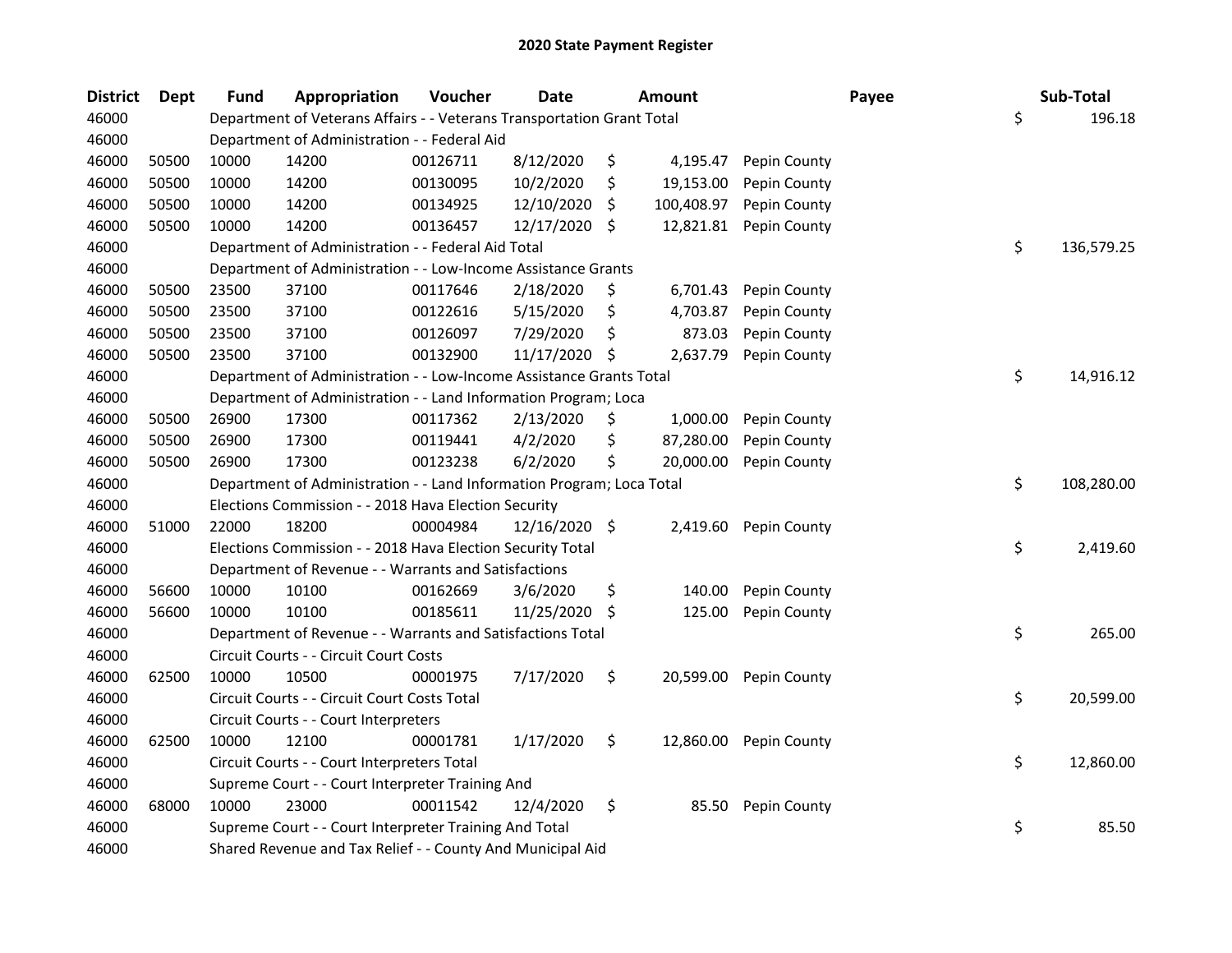| <b>District</b> | <b>Dept</b> | <b>Fund</b> | Appropriation                                                         | Voucher  | Date       |    | <b>Amount</b> |              | Payee | Sub-Total          |
|-----------------|-------------|-------------|-----------------------------------------------------------------------|----------|------------|----|---------------|--------------|-------|--------------------|
| 46000           | 83500       | 10000       | 10500                                                                 | 00068641 | 7/27/2020  | \$ | 69,825.48     | Pepin County |       |                    |
| 46000           | 83500       | 10000       | 10500                                                                 | 00072609 | 11/16/2020 | S  | 395,677.73    | Pepin County |       |                    |
| 46000           |             |             | Shared Revenue and Tax Relief - - County And Municipal Aid Total      |          |            |    |               |              |       | \$<br>465,503.21   |
| 46000           |             |             | Shared Revenue and Tax Relief - - Exempt Computer Aid                 |          |            |    |               |              |       |                    |
| 46000           | 83500       | 10000       | 10900                                                                 | 00064618 | 7/27/2020  | S. | 3,621.81      | Pepin County |       |                    |
| 46000           |             |             | Shared Revenue and Tax Relief - - Exempt Computer Aid Total           |          |            |    |               |              |       | \$<br>3,621.81     |
| 46000           |             |             | Shared Revenue and Tax Relief - - Utility Aid                         |          |            |    |               |              |       |                    |
| 46000           | 83500       | 10000       | 11000                                                                 | 00068641 | 7/27/2020  | S. | 2,010.92      | Pepin County |       |                    |
| 46000           | 83500       | 10000       | 11000                                                                 | 00072609 | 11/16/2020 | S. | 13,598.22     | Pepin County |       |                    |
| 46000           |             |             | Shared Revenue and Tax Relief - - Utility Aid Total                   |          |            |    |               |              |       | \$<br>15,609.14    |
| 46000           |             |             | Shared Revenue and Tax Relief - - Personal Property Aid               |          |            |    |               |              |       |                    |
| 46000           | 83500       | 10000       | 11100                                                                 | 00059981 | 5/4/2020   | \$ | 38,102.72     | Pepin County |       |                    |
| 46000           |             |             | Shared Revenue and Tax Relief - - Personal Property Aid Total         |          |            |    |               |              |       | \$<br>38,102.72    |
| 46000           |             |             | Shared Revenue and Tax Relief - - School Lvy Tx/First Dollar Cr       |          |            |    |               |              |       |                    |
| 46000           | 83500       | 10000       | 30200                                                                 | 00063992 | 7/27/2020  | S. | 292,539.43    | Pepin County |       |                    |
| 46000           | 83500       | 10000       | 30200                                                                 | 00067384 | 7/27/2020  | Ś  | 1,290,650.67  | Pepin County |       |                    |
| 46000           |             |             | Shared Revenue and Tax Relief - - School Lvy Tx/First Dollar Cr Total |          |            |    |               |              |       | \$<br>1,583,190.10 |
| 46000           |             |             | Shared Revenue and Tax Relief - - Lottery & Gaming Credit             |          |            |    |               |              |       |                    |
| 46000           | 83500       | 52100       | 36300                                                                 | 00055715 | 3/23/2020  | \$ | 469,528.67    | Pepin County |       |                    |
| 46000           |             |             | Shared Revenue and Tax Relief - - Lottery & Gaming Credit Total       |          |            |    |               |              |       | \$<br>469,528.67   |
| 46000 Total     |             |             |                                                                       |          |            |    |               |              |       | \$<br>5,374,456.19 |
|                 |             |             |                                                                       |          |            |    |               |              |       |                    |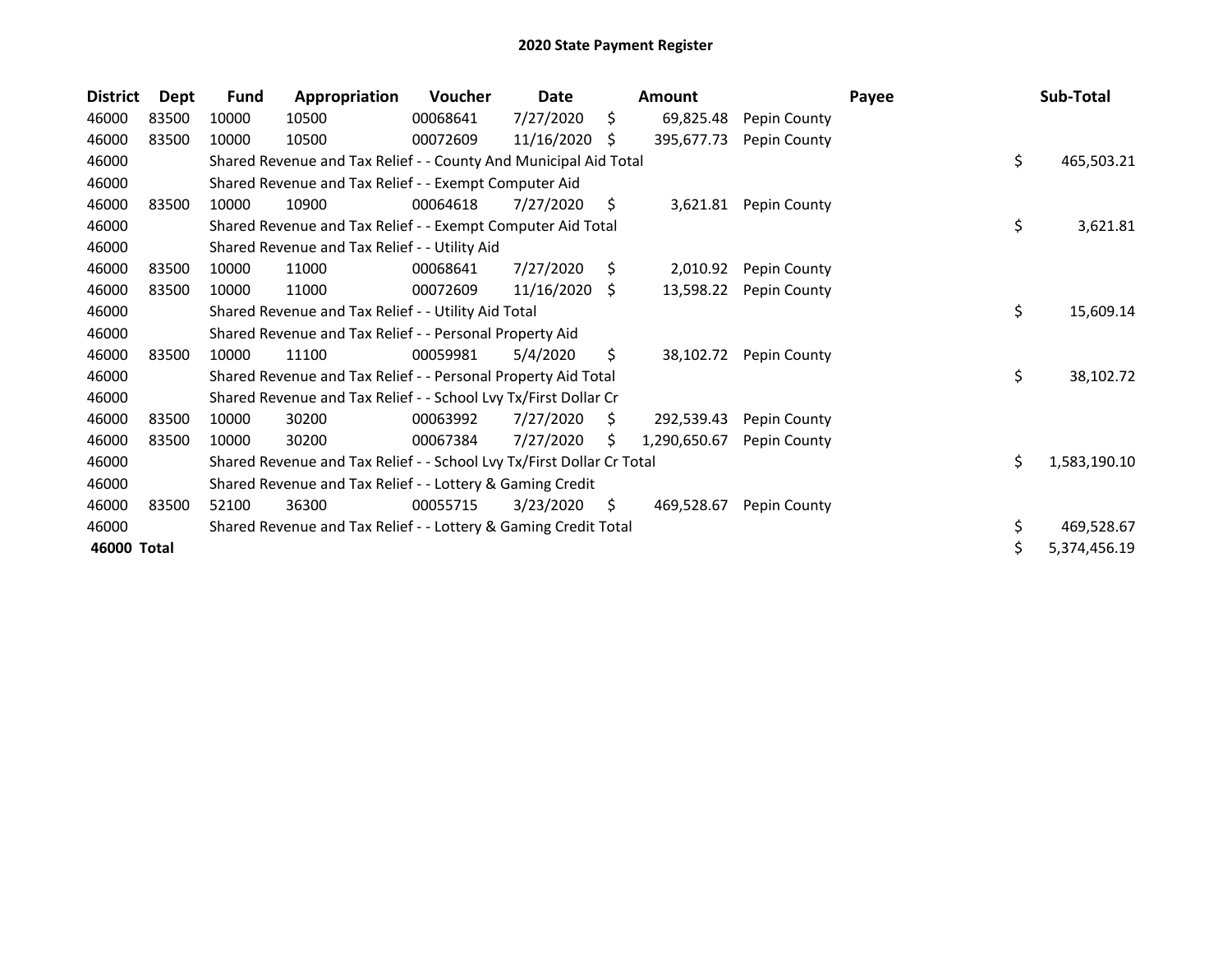| <b>District</b> | Dept  | <b>Fund</b> | Appropriation                                                      | Voucher  | <b>Date</b>   |     | <b>Amount</b> | Payee                          | Sub-Total        |
|-----------------|-------|-------------|--------------------------------------------------------------------|----------|---------------|-----|---------------|--------------------------------|------------------|
| 46002           |       |             | Dept of Safety & Prof Services - - Fire Dues Distribution          |          |               |     |               |                                |                  |
| 46002           | 16500 | 10000       | 22500                                                              | 00036699 | 7/20/2020     | \$  |               | 2,224.17 Town Of Albany-Pepin  |                  |
| 46002           |       |             | Dept of Safety & Prof Services - - Fire Dues Distribution Total    |          |               |     |               |                                | \$<br>2,224.17   |
| 46002           |       |             | Dept of Natural Resources - - Resaids - Cnty Forst, CI & Mfl       |          |               |     |               |                                |                  |
| 46002           | 37000 | 21200       | 57100                                                              | 00417523 | 6/18/2020     | \$  | 499.64        | Town Of Albany-Pepin           |                  |
| 46002           |       |             | Dept of Natural Resources - - Resaids - Cnty Forst, Cl & Mfl Total |          |               |     |               |                                | \$<br>499.64     |
| 46002           |       |             | WI Dept of Transportation - - Trns Aids To Mnc.-Sf                 |          |               |     |               |                                |                  |
| 46002           | 39500 | 21100       | 19100                                                              | 00476646 | 1/6/2020      | \$  | 24,506.10     | Town Of Albany-Pepin           |                  |
| 46002           | 39500 | 21100       | 19100                                                              | 00506501 | 4/6/2020      | \$  | 24,506.10     | Town Of Albany-Pepin           |                  |
| 46002           | 39500 | 21100       | 19100                                                              | 00543493 | 7/6/2020      | \$  | 24,506.10     | Town Of Albany-Pepin           |                  |
| 46002           | 39500 | 21100       | 19100                                                              | 00586319 | 10/5/2020     | \$  | 24,506.10     | Town Of Albany-Pepin           |                  |
| 46002           |       |             | WI Dept of Transportation - - Trns Aids To Mnc.-Sf Total           |          |               |     |               |                                | \$<br>98,024.40  |
| 46002           |       |             | WI Dept of Transportation - - Loc Rd Imp Prg St Fd                 |          |               |     |               |                                |                  |
| 46002           | 39500 | 21100       | 27800                                                              | 00509215 | 3/30/2020     | \$  |               | 18,410.08 Town Of Albany-Pepin |                  |
| 46002           |       |             | WI Dept of Transportation - - Loc Rd Imp Prg St Fd Total           |          |               |     |               |                                | \$<br>18,410.08  |
| 46002           |       |             | Department of Administration - - Federal Aid                       |          |               |     |               |                                |                  |
| 46002           | 50500 | 10000       | 14200                                                              | 00134926 | 12/10/2020    | \$. | 11,136.00     | Town Of Albany-Pepin           |                  |
| 46002           | 50500 | 10000       | 14200                                                              | 00136458 | 12/17/2020 \$ |     | 241.19        | Town Of Albany-Pepin           |                  |
| 46002           |       |             | Department of Administration - - Federal Aid Total                 |          |               |     |               |                                | \$<br>11,377.19  |
| 46002           |       |             | Elections Commission - - 2018 Hava Election Security               |          |               |     |               |                                |                  |
| 46002           | 51000 | 22000       | 18200                                                              | 00004670 | 9/18/2020     | \$  |               | 592.70 Town Of Albany-Pepin    |                  |
| 46002           |       |             | Elections Commission - - 2018 Hava Election Security Total         |          |               |     |               |                                | \$<br>592.70     |
| 46002           |       |             | Shared Revenue and Tax Relief - - County And Municipal Aid         |          |               |     |               |                                |                  |
| 46002           | 83500 | 10000       | 10500                                                              | 00068630 | 7/27/2020     | \$. | 6,219.87      | Town Of Albany-Pepin           |                  |
| 46002           | 83500 | 10000       | 10500                                                              | 00072598 | 11/16/2020    | \$  |               | 35,245.93 Town Of Albany-Pepin |                  |
| 46002           |       |             | Shared Revenue and Tax Relief - - County And Municipal Aid Total   |          |               |     |               |                                | \$<br>41,465.80  |
| 46002           |       |             | Shared Revenue and Tax Relief - - Exempt Computer Aid              |          |               |     |               |                                |                  |
| 46002           | 83500 | 10000       | 10900                                                              | 00065736 | 7/27/2020     | \$  | 1.03          | Town Of Albany-Pepin           |                  |
| 46002           |       |             | Shared Revenue and Tax Relief - - Exempt Computer Aid Total        |          |               |     |               |                                | \$<br>1.03       |
| 46002           |       |             | Shared Revenue and Tax Relief - - Personal Property Aid            |          |               |     |               |                                |                  |
| 46002           | 83500 | 10000       | 11100                                                              | 00061131 | 5/4/2020      | \$  | 231.39        | Town Of Albany-Pepin           |                  |
| 46002           |       |             | Shared Revenue and Tax Relief - - Personal Property Aid Total      |          |               |     |               |                                | \$<br>231.39     |
| 46002 Total     |       |             |                                                                    |          |               |     |               |                                | \$<br>172,826.40 |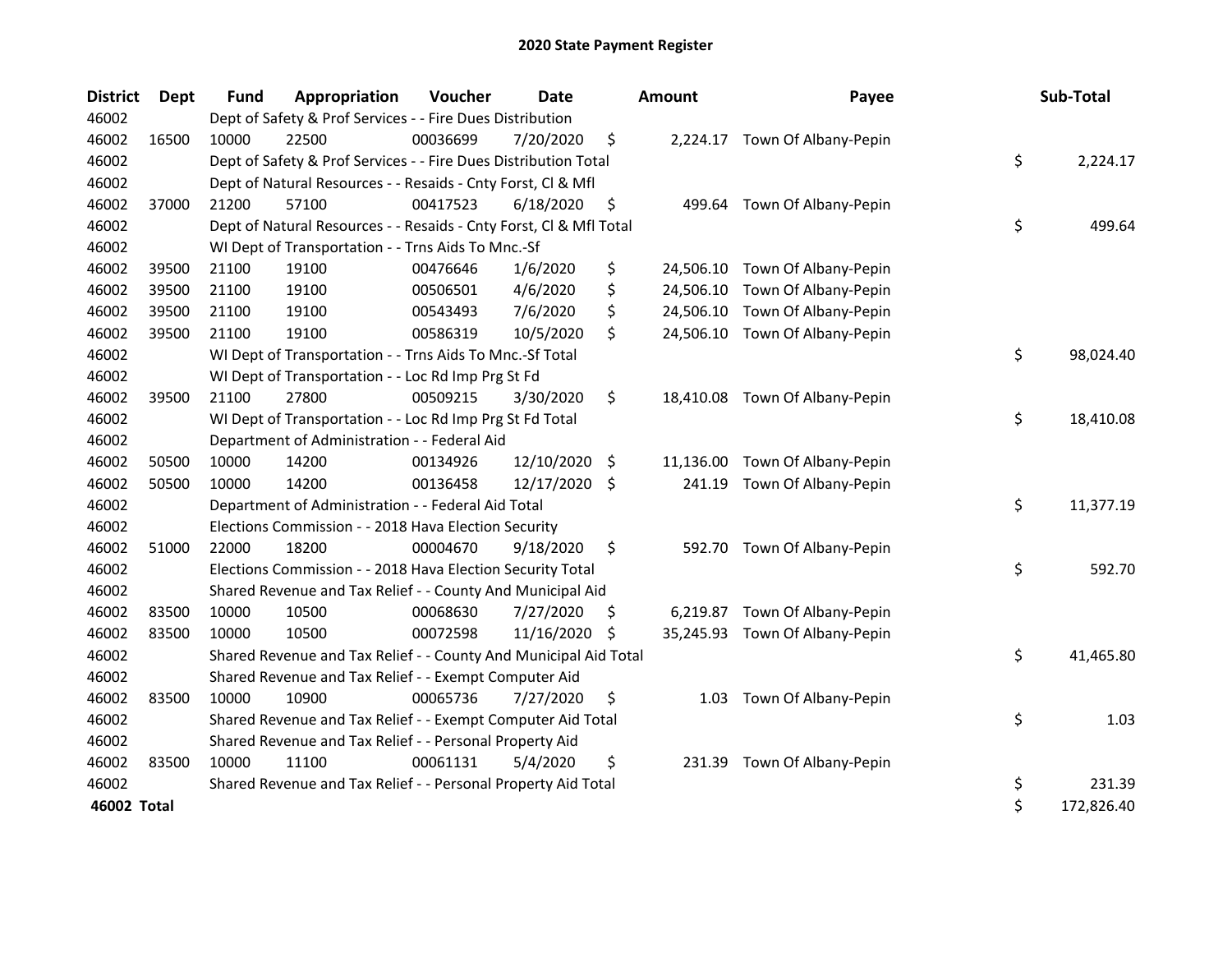| <b>District</b> | <b>Dept</b> | Fund  | Appropriation                                                      | Voucher  | Date       |                     | <b>Amount</b> | Payee                    | Sub-Total       |
|-----------------|-------------|-------|--------------------------------------------------------------------|----------|------------|---------------------|---------------|--------------------------|-----------------|
| 46004           |             |       | Dept of Safety & Prof Services - - Fire Dues Distribution          |          |            |                     |               |                          |                 |
| 46004           | 16500       | 10000 | 22500                                                              | 00036700 | 7/20/2020  | \$                  |               | 2,278.98 Town Of Durand  |                 |
| 46004           |             |       | Dept of Safety & Prof Services - - Fire Dues Distribution Total    |          |            |                     |               |                          | \$<br>2,278.98  |
| 46004           |             |       | Dept of Natural Resources - - Aids In Lieu Of Taxes - Gener        |          |            |                     |               |                          |                 |
| 46004           | 37000       | 10000 | 50300                                                              | 00384784 | 1/22/2020  | \$                  |               | 4,656.43 Town Of Durand  |                 |
| 46004           | 37000       | 10000 | 50300                                                              | 00405445 | 4/21/2020  | \$                  | 31.93         | Town Of Durand           |                 |
| 46004           |             |       | Dept of Natural Resources - - Aids In Lieu Of Taxes - Gener Total  |          |            |                     |               |                          | \$<br>4,688.36  |
| 46004           |             |       | Dept of Natural Resources - - Resaids - Cnty Forst, Cl & Mfl       |          |            |                     |               |                          |                 |
| 46004           | 37000       | 21200 | 57100                                                              | 00417524 | 6/18/2020  | \$                  |               | 295.04 Town Of Durand    |                 |
| 46004           |             |       | Dept of Natural Resources - - Resaids - Cnty Forst, Cl & Mfl Total |          |            |                     |               |                          | \$<br>295.04    |
| 46004           |             |       | WI Dept of Transportation - - Trns Aids To Mnc.-Sf                 |          |            |                     |               |                          |                 |
| 46004           | 39500       | 21100 | 19100                                                              | 00476647 | 1/6/2020   | \$                  | 6,267.78      | Town Of Durand           |                 |
| 46004           | 39500       | 21100 | 19100                                                              | 00506502 | 4/6/2020   | \$                  | 6,267.78      | Town Of Durand           |                 |
| 46004           | 39500       | 21100 | 19100                                                              | 00543494 | 7/6/2020   | \$                  |               | 6,267.78 Town Of Durand  |                 |
| 46004           | 39500       | 21100 | 19100                                                              | 00586320 | 10/5/2020  | \$                  |               | 6,267.78 Town Of Durand  |                 |
| 46004           |             |       | WI Dept of Transportation - - Trns Aids To Mnc.-Sf Total           |          |            |                     |               |                          | \$<br>25,071.12 |
| 46004           |             |       | Department of Administration - - Federal Aid                       |          |            |                     |               |                          |                 |
| 46004           | 50500       | 10000 | 14200                                                              | 00134927 | 12/10/2020 | $\ddot{\mathsf{s}}$ |               | 1,389.42 Town Of Durand  |                 |
| 46004           |             |       | Department of Administration - - Federal Aid Total                 |          |            |                     |               |                          | \$<br>1,389.42  |
| 46004           |             |       | Elections Commission - - 2018 Hava Election Security               |          |            |                     |               |                          |                 |
| 46004           | 51000       | 22000 | 18200                                                              | 00004462 | 9/9/2020   | \$                  |               | 643.30 Town Of Durand    |                 |
| 46004           |             |       | Elections Commission - - 2018 Hava Election Security Total         |          |            |                     |               |                          | \$<br>643.30    |
| 46004           |             |       | Shared Revenue and Tax Relief - - County And Municipal Aid         |          |            |                     |               |                          |                 |
| 46004           | 83500       | 10000 | 10500                                                              | 00068631 | 7/27/2020  | \$.                 | 4,400.19      | Town Of Durand           |                 |
| 46004           | 83500       | 10000 | 10500                                                              | 00072599 | 11/16/2020 | \$                  |               | 24,934.41 Town Of Durand |                 |
| 46004           |             |       | Shared Revenue and Tax Relief - - County And Municipal Aid Total   |          |            |                     |               |                          | \$<br>29,334.60 |
| 46004           |             |       | Shared Revenue and Tax Relief - - Exempt Computer Aid              |          |            |                     |               |                          |                 |
| 46004           | 83500       | 10000 | 10900                                                              | 00065737 | 7/27/2020  | \$                  | 2.08          | Town Of Durand           |                 |
| 46004           |             |       | Shared Revenue and Tax Relief - - Exempt Computer Aid Total        |          |            |                     |               |                          | \$<br>2.08      |
| 46004           |             |       | Shared Revenue and Tax Relief - - Utility Aid                      |          |            |                     |               |                          |                 |
| 46004           | 83500       | 10000 | 11000                                                              | 00068631 | 7/27/2020  | \$                  | 5.95          | Town Of Durand           |                 |
| 46004           | 83500       | 10000 | 11000                                                              | 00072599 | 11/16/2020 | \$                  | 34.44         | Town Of Durand           |                 |
| 46004           |             |       | Shared Revenue and Tax Relief - - Utility Aid Total                |          |            |                     |               |                          | \$<br>40.39     |
| 46004           |             |       | Shared Revenue and Tax Relief - - Personal Property Aid            |          |            |                     |               |                          |                 |
| 46004           | 83500       | 10000 | 11100                                                              | 00061132 | 5/4/2020   | \$                  |               | 284.12 Town Of Durand    |                 |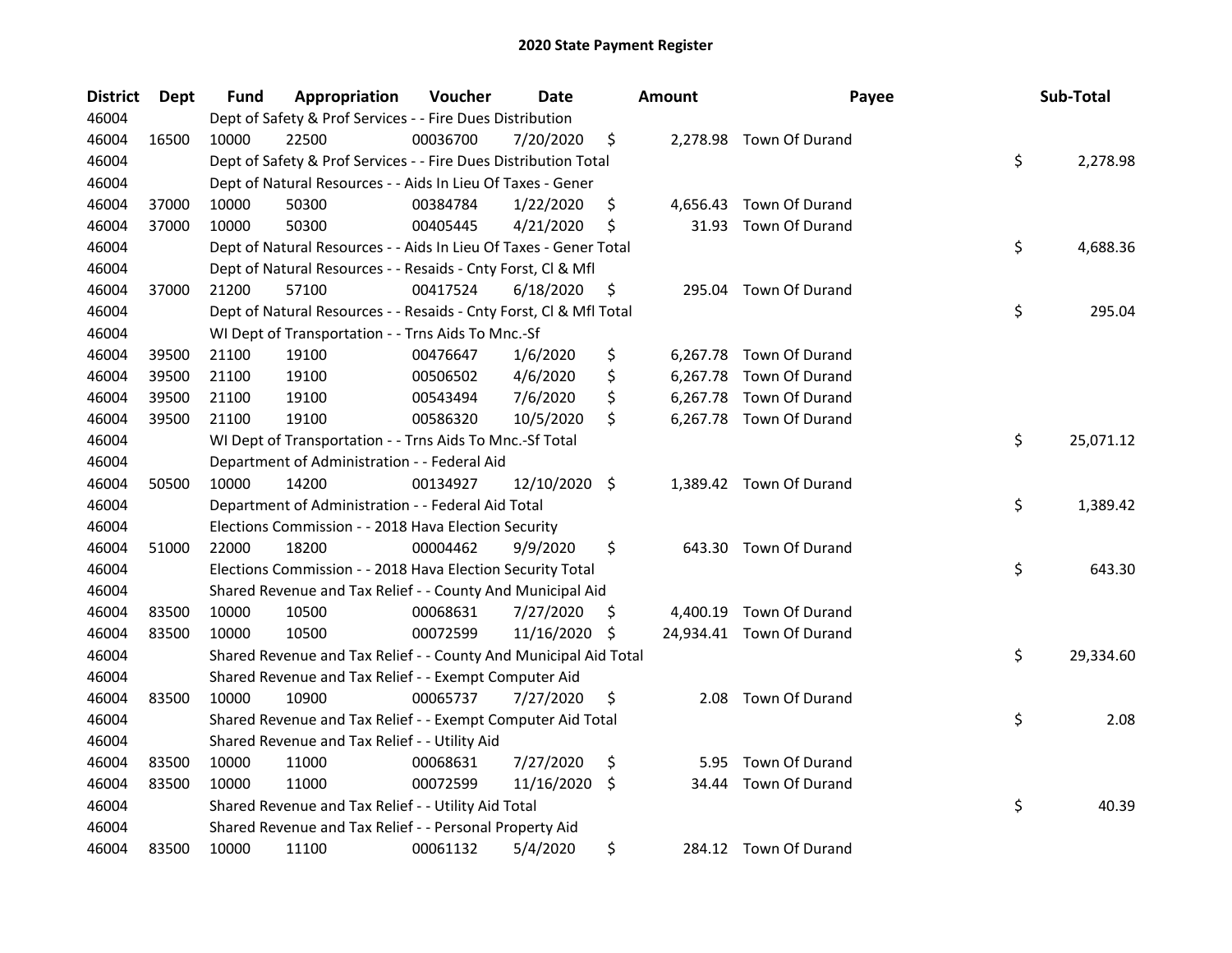| <b>District</b> | Dept  | Fund  | Appropriation                                                   | <b>Voucher</b> | Date      | Amount   | Payee          | Sub-Total |
|-----------------|-------|-------|-----------------------------------------------------------------|----------------|-----------|----------|----------------|-----------|
| 46004           |       |       | Shared Revenue and Tax Relief - - Personal Property Aid Total   |                |           |          |                | 284.12    |
| 46004           |       |       | Shared Revenue and Tax Relief - - Lottery & Gaming Credit       |                |           |          |                |           |
| 46004           | 83500 | 52100 | 36300                                                           | 00055453       | 3/23/2020 | 1.890.96 | Town Of Durand |           |
| 46004           |       |       | Shared Revenue and Tax Relief - - Lottery & Gaming Credit Total |                |           |          |                | 1.890.96  |
| 46004 Total     |       |       |                                                                 |                |           |          |                | 65,918.37 |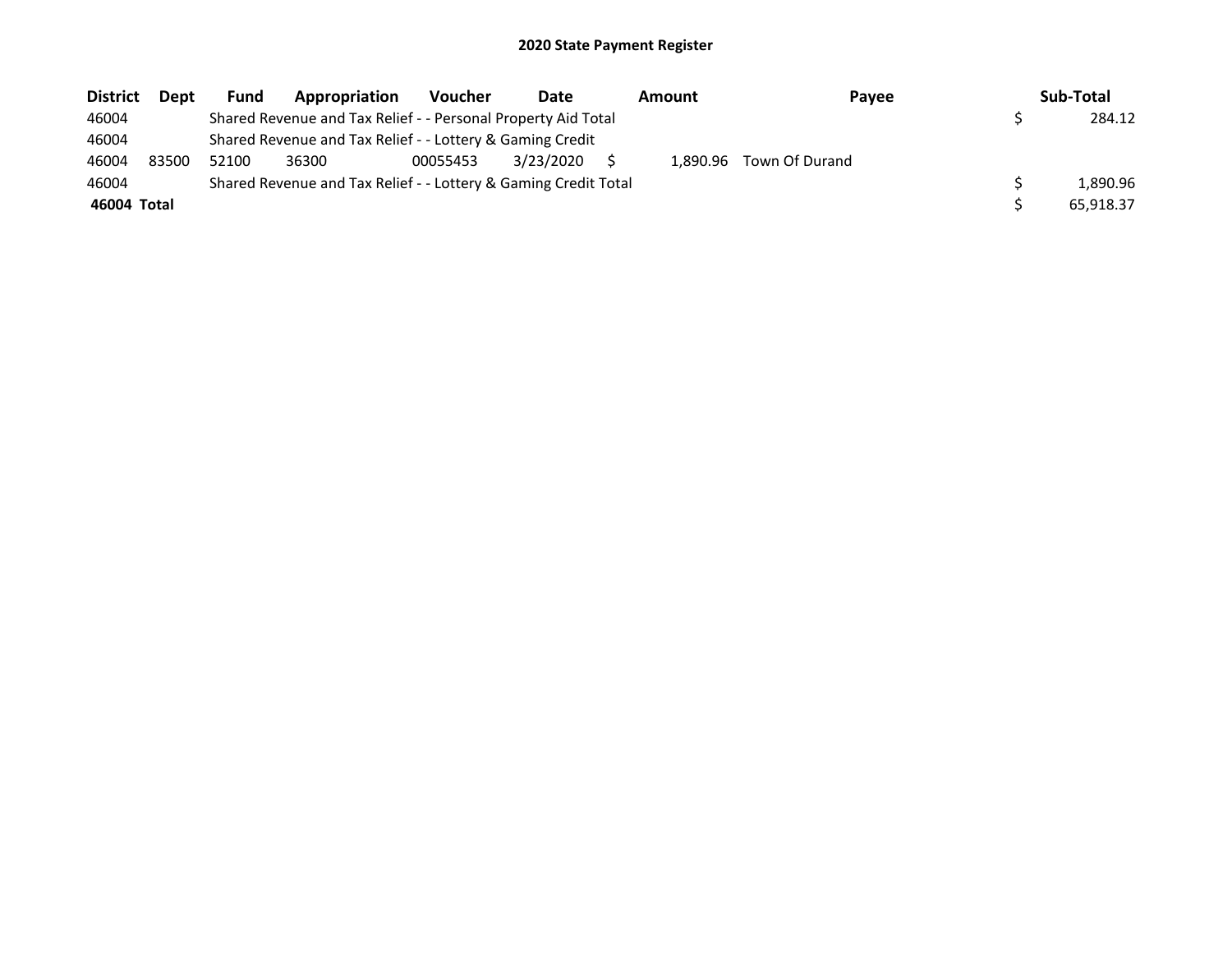| <b>District</b> | <b>Dept</b> | Fund  | Appropriation                                                      | Voucher  | Date          |     | <b>Amount</b> | Payee                       | Sub-Total       |
|-----------------|-------------|-------|--------------------------------------------------------------------|----------|---------------|-----|---------------|-----------------------------|-----------------|
| 46006           |             |       | Dept of Safety & Prof Services - - Fire Dues Distribution          |          |               |     |               |                             |                 |
| 46006           | 16500       | 10000 | 22500                                                              | 00036701 | 7/20/2020     | \$  |               | 982.65 Town of Frankfort    |                 |
| 46006           |             |       | Dept of Safety & Prof Services - - Fire Dues Distribution Total    |          |               |     |               |                             | \$<br>982.65    |
| 46006           |             |       | Dept of Natural Resources - - Aids In Lieu Of Taxes - Gener        |          |               |     |               |                             |                 |
| 46006           | 37000       | 10000 | 50300                                                              | 00384770 | 1/22/2020     | \$  |               | 1,146.82 Town of Frankfort  |                 |
| 46006           | 37000       | 10000 | 50300                                                              | 00405285 | 4/21/2020     | \$  |               | 557.83 Town of Frankfort    |                 |
| 46006           |             |       | Dept of Natural Resources - - Aids In Lieu Of Taxes - Gener Total  |          |               |     |               |                             | \$<br>1,704.65  |
| 46006           |             |       | Dept of Natural Resources - - Resaids - Cnty Forst, Cl & Mfl       |          |               |     |               |                             |                 |
| 46006           | 37000       | 21200 | 57100                                                              | 00417525 | 6/18/2020     | \$  |               | 733.12 Town of Frankfort    |                 |
| 46006           |             |       | Dept of Natural Resources - - Resaids - Cnty Forst, Cl & Mfl Total |          |               |     |               |                             | \$<br>733.12    |
| 46006           |             |       | Dept of Natural Resources - - Aids In Lieu Of Taxes - Sum S        |          |               |     |               |                             |                 |
| 46006           | 37000       | 21200 | 57900                                                              | 00405286 | 4/21/2020     | \$  |               | 140.60 Town of Frankfort    |                 |
| 46006           |             |       | Dept of Natural Resources - - Aids In Lieu Of Taxes - Sum S Total  |          |               |     |               |                             | \$<br>140.60    |
| 46006           |             |       | WI Dept of Transportation - - Trns Aids To Mnc.-Sf                 |          |               |     |               |                             |                 |
| 46006           | 39500       | 21100 | 19100                                                              | 00476648 | 1/6/2020      | \$  |               | 21,602.16 Town of Frankfort |                 |
| 46006           | 39500       | 21100 | 19100                                                              | 00506503 | 4/6/2020      | \$  |               | 21,602.16 Town of Frankfort |                 |
| 46006           | 39500       | 21100 | 19100                                                              | 00543495 | 7/6/2020      | \$  |               | 21,602.16 Town of Frankfort |                 |
| 46006           | 39500       | 21100 | 19100                                                              | 00586321 | 10/5/2020     | \$  |               | 21,602.16 Town of Frankfort |                 |
| 46006           |             |       | WI Dept of Transportation - - Trns Aids To Mnc.-Sf Total           |          |               |     |               |                             | \$<br>86,408.64 |
| 46006           |             |       | Department of Administration - - Federal Aid                       |          |               |     |               |                             |                 |
| 46006           | 50500       | 10000 | 14200                                                              | 00134928 | 12/10/2020 \$ |     |               | 1,490.96 Town of Frankfort  |                 |
| 46006           |             |       | Department of Administration - - Federal Aid Total                 |          |               |     |               |                             | \$<br>1,490.96  |
| 46006           |             |       | Elections Commission - - 2018 Hava Election Security               |          |               |     |               |                             |                 |
| 46006           | 51000       | 22000 | 18200                                                              | 00003976 | 7/28/2020     | \$  |               | 417.80 Town of Frankfort    |                 |
| 46006           |             |       | Elections Commission - - 2018 Hava Election Security Total         |          |               |     |               |                             | \$<br>417.80    |
| 46006           |             |       | Shared Revenue and Tax Relief - - County And Municipal Aid         |          |               |     |               |                             |                 |
| 46006           | 83500       | 10000 | 10500                                                              | 00068632 | 7/27/2020     | \$. |               | 3,646.21 Town of Frankfort  |                 |
| 46006           | 83500       | 10000 | 10500                                                              | 00072600 | 11/16/2020    | \$, |               | 20,661.85 Town of Frankfort |                 |
| 46006           |             |       | Shared Revenue and Tax Relief - - County And Municipal Aid Total   |          |               |     |               |                             | \$<br>24,308.06 |
| 46006           |             |       | Shared Revenue and Tax Relief - - Exempt Computer Aid              |          |               |     |               |                             |                 |
| 46006           | 83500       | 10000 | 10900                                                              | 00065738 | 7/27/2020     | \$  |               | 1.03 Town of Frankfort      |                 |
| 46006           |             |       | Shared Revenue and Tax Relief - - Exempt Computer Aid Total        |          |               |     |               |                             | \$<br>1.03      |
| 46006           |             |       | Shared Revenue and Tax Relief - - Utility Aid                      |          |               |     |               |                             |                 |
| 46006           | 83500       | 10000 | 11000                                                              | 00068632 | 7/27/2020     | \$  | 55.05         | Town of Frankfort           |                 |
| 46006           | 83500       | 10000 | 11000                                                              | 00072600 | 11/16/2020    | \$  |               | 652.26 Town of Frankfort    |                 |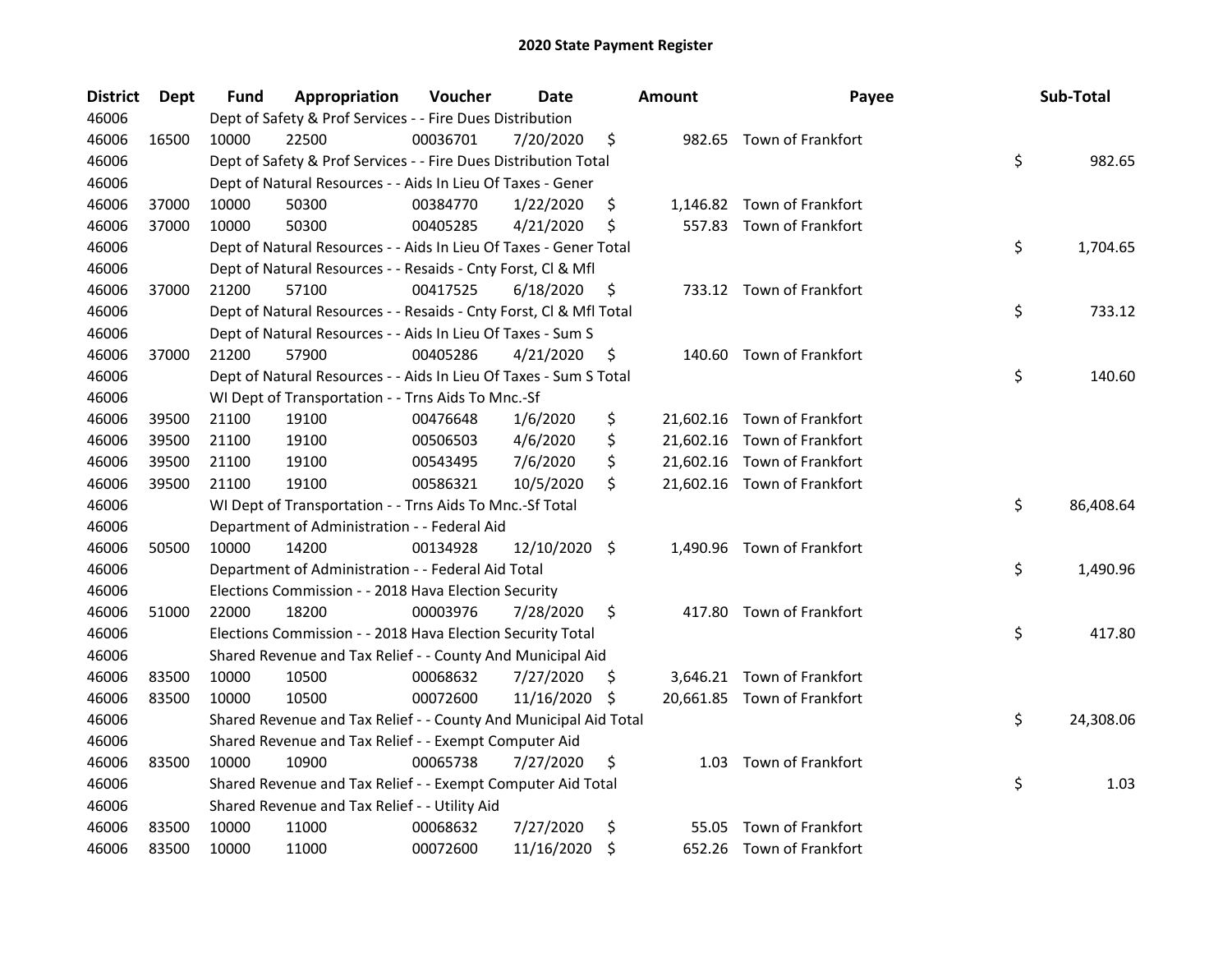| <b>District</b> | Dept  | <b>Fund</b> | Appropriation                                                 | <b>Voucher</b> | Date     | Amount | Payee             | Sub-Total  |
|-----------------|-------|-------------|---------------------------------------------------------------|----------------|----------|--------|-------------------|------------|
| 46006           |       |             | Shared Revenue and Tax Relief - - Utility Aid Total           |                |          |        |                   | 707.31     |
| 46006           |       |             | Shared Revenue and Tax Relief - - Personal Property Aid       |                |          |        |                   |            |
| 46006           | 83500 | 10000       | 11100                                                         | 00061133       | 5/4/2020 | 1.98   | Town of Frankfort |            |
| 46006           |       |             | Shared Revenue and Tax Relief - - Personal Property Aid Total |                |          |        |                   | 1.98       |
| 46006 Total     |       |             |                                                               |                |          |        |                   | 116.896.80 |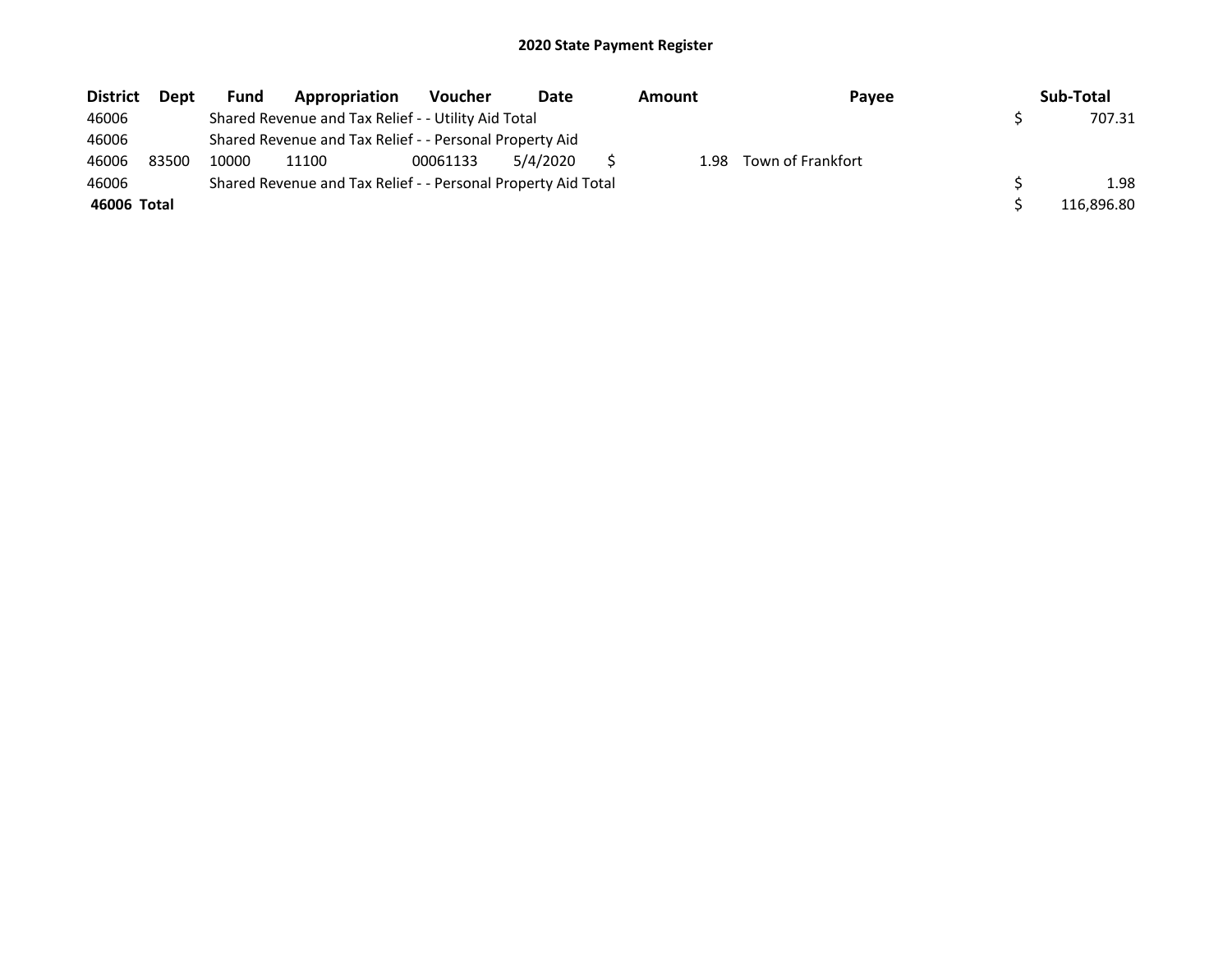| <b>District</b> | Dept  | <b>Fund</b> | Appropriation                                                      | Voucher  | Date          |     | <b>Amount</b> |                        | Payee | Sub-Total        |
|-----------------|-------|-------------|--------------------------------------------------------------------|----------|---------------|-----|---------------|------------------------|-------|------------------|
| 46008           |       |             | Dept of Safety & Prof Services - - Fire Dues Distribution          |          |               |     |               |                        |       |                  |
| 46008           | 16500 | 10000       | 22500                                                              | 00036702 | 7/20/2020     | \$  |               | 2,646.95 Town Of Lima  |       |                  |
| 46008           |       |             | Dept of Safety & Prof Services - - Fire Dues Distribution Total    |          |               |     |               |                        |       | \$<br>2,646.95   |
| 46008           |       |             | Dept of Natural Resources - - Aids In Lieu Of Taxes - Gener        |          |               |     |               |                        |       |                  |
| 46008           | 37000 | 10000       | 50300                                                              | 00404040 | 4/21/2020     | \$  |               | 37.78 Town Of Lima     |       |                  |
| 46008           |       |             | Dept of Natural Resources - - Aids In Lieu Of Taxes - Gener Total  |          |               |     |               |                        |       | \$<br>37.78      |
| 46008           |       |             | Dept of Natural Resources - - Resaids - Cnty Forst, Cl & Mfl       |          |               |     |               |                        |       |                  |
| 46008           | 37000 | 21200       | 57100                                                              | 00417526 | 6/18/2020     | \$  | 360.80        | Town Of Lima           |       |                  |
| 46008           |       |             | Dept of Natural Resources - - Resaids - Cnty Forst, Cl & Mfl Total |          |               |     |               |                        |       | \$<br>360.80     |
| 46008           |       |             | WI Dept of Transportation - - Trns Aids To Mnc.-Sf                 |          |               |     |               |                        |       |                  |
| 46008           | 39500 | 21100       | 19100                                                              | 00476649 | 1/6/2020      | \$  |               | 18,231.75 Town Of Lima |       |                  |
| 46008           | 39500 | 21100       | 19100                                                              | 00506504 | 4/6/2020      | \$  |               | 18,231.75 Town Of Lima |       |                  |
| 46008           | 39500 | 21100       | 19100                                                              | 00543496 | 7/6/2020      | \$  |               | 18,231.75 Town Of Lima |       |                  |
| 46008           | 39500 | 21100       | 19100                                                              | 00586322 | 10/5/2020     | \$  |               | 18,231.75 Town Of Lima |       |                  |
| 46008           |       |             | WI Dept of Transportation - - Trns Aids To Mnc.-Sf Total           |          |               |     |               |                        |       | \$<br>72,927.00  |
| 46008           |       |             | Department of Administration - - Federal Aid                       |          |               |     |               |                        |       |                  |
| 46008           | 50500 | 10000       | 14200                                                              | 00134929 | 12/10/2020 \$ |     | 11,315.00     | Town Of Lima           |       |                  |
| 46008           | 50500 | 10000       | 14200                                                              | 00136459 | 12/17/2020 \$ |     | 1,200.88      | Town Of Lima           |       |                  |
| 46008           |       |             | Department of Administration - - Federal Aid Total                 |          |               |     |               |                        |       | \$<br>12,515.88  |
| 46008           |       |             | Shared Revenue and Tax Relief - - County And Municipal Aid         |          |               |     |               |                        |       |                  |
| 46008           | 83500 | 10000       | 10500                                                              | 00068633 | 7/27/2020     | \$. |               | 6,231.68 Town Of Lima  |       |                  |
| 46008           | 83500 | 10000       | 10500                                                              | 00072601 | 11/16/2020    | S.  |               | 35,312.87 Town Of Lima |       |                  |
| 46008           |       |             | Shared Revenue and Tax Relief - - County And Municipal Aid Total   |          |               |     |               |                        |       | \$<br>41,544.55  |
| 46008           |       |             | Shared Revenue and Tax Relief - - Exempt Computer Aid              |          |               |     |               |                        |       |                  |
| 46008           | 83500 | 10000       | 10900                                                              | 00065739 | 7/27/2020     | \$  |               | 47.81 Town Of Lima     |       |                  |
| 46008           |       |             | Shared Revenue and Tax Relief - - Exempt Computer Aid Total        |          |               |     |               |                        |       | \$<br>47.81      |
| 46008           |       |             | Shared Revenue and Tax Relief - - Personal Property Aid            |          |               |     |               |                        |       |                  |
| 46008           | 83500 | 10000       | 11100                                                              | 00061134 | 5/4/2020      | \$  | 6,560.59      | Town Of Lima           |       |                  |
| 46008           |       |             | Shared Revenue and Tax Relief - - Personal Property Aid Total      |          |               |     |               |                        |       | \$<br>6,560.59   |
| 46008 Total     |       |             |                                                                    |          |               |     |               |                        |       | \$<br>136,641.36 |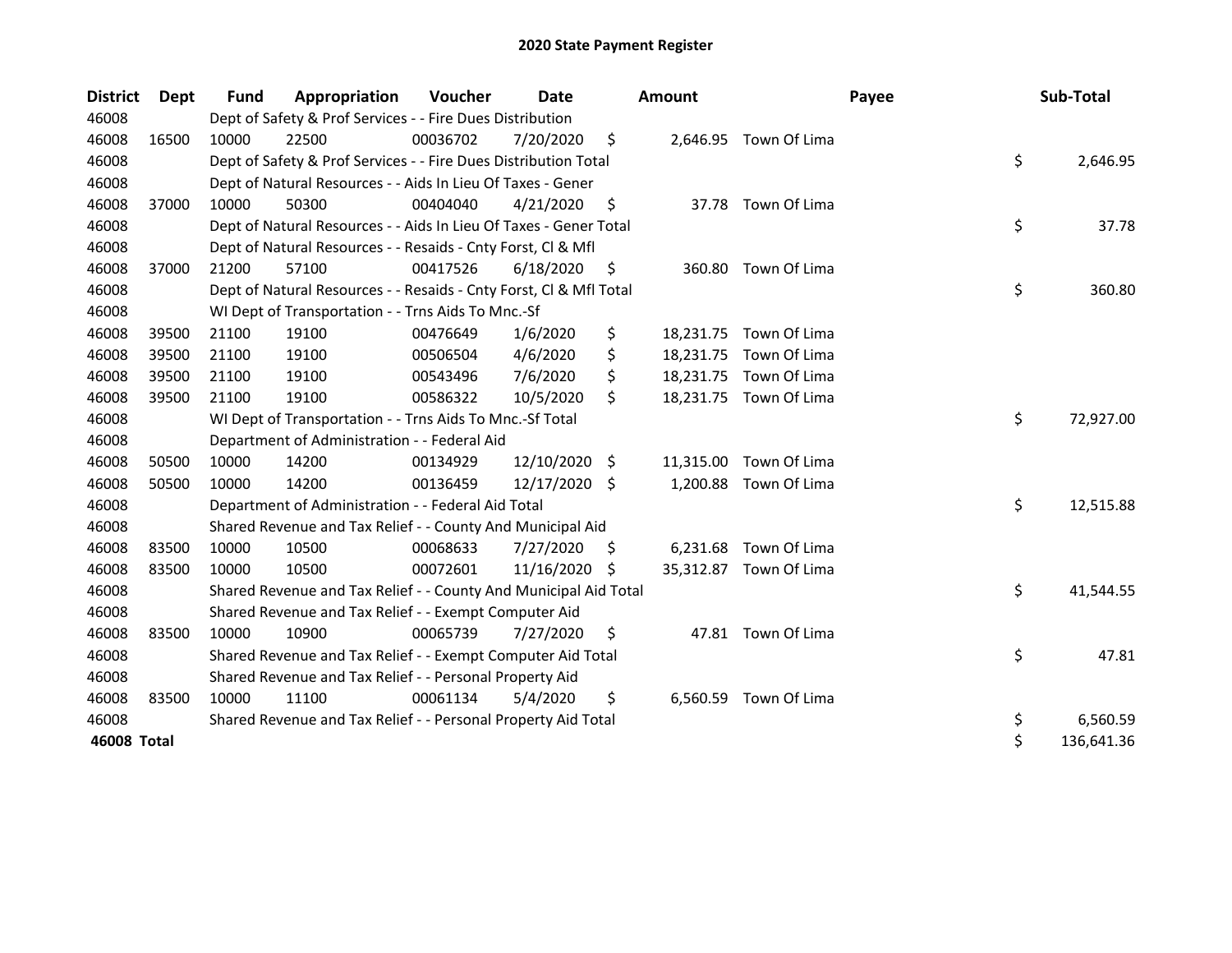| <b>District</b> | <b>Dept</b> | Fund  | Appropriation                                                      | Voucher  | Date       |     | <b>Amount</b> | Payee                   | Sub-Total        |
|-----------------|-------------|-------|--------------------------------------------------------------------|----------|------------|-----|---------------|-------------------------|------------------|
| 46010           |             |       | Dept of Safety & Prof Services - - Fire Dues Distribution          |          |            |     |               |                         |                  |
| 46010           | 16500       | 10000 | 22500                                                              | 00036703 | 7/20/2020  | \$  |               | 3,529.21 Town Of Pepin  |                  |
| 46010           |             |       | Dept of Safety & Prof Services - - Fire Dues Distribution Total    |          |            |     |               |                         | \$<br>3,529.21   |
| 46010           |             |       | Dept of Natural Resources - - Aids In Lieu Of Taxes - Gener        |          |            |     |               |                         |                  |
| 46010           | 37000       | 10000 | 50300                                                              | 00384754 | 1/22/2020  | \$  |               | 11,359.44 Town Of Pepin |                  |
| 46010           | 37000       | 10000 | 50300                                                              | 00404921 | 4/21/2020  | \$  |               | 561.21 Town Of Pepin    |                  |
| 46010           |             |       | Dept of Natural Resources - - Aids In Lieu Of Taxes - Gener Total  |          |            |     |               |                         | \$<br>11,920.65  |
| 46010           |             |       | Dept of Natural Resources - - Resaids - Cnty Forst, Cl & Mfl       |          |            |     |               |                         |                  |
| 46010           | 37000       | 21200 | 57100                                                              | 00417527 | 6/18/2020  | \$  |               | 1,056.86 Town Of Pepin  |                  |
| 46010           |             |       | Dept of Natural Resources - - Resaids - Cnty Forst, Cl & Mfl Total |          |            |     |               |                         | \$<br>1,056.86   |
| 46010           |             |       | Dept of Natural Resources - - Aids In Lieu Of Taxes - Sum S        |          |            |     |               |                         |                  |
| 46010           | 37000       | 21200 | 57900                                                              | 00404922 | 4/21/2020  | \$  |               | 605.34 Town Of Pepin    |                  |
| 46010           |             |       | Dept of Natural Resources - - Aids In Lieu Of Taxes - Sum S Total  |          |            |     |               |                         | \$<br>605.34     |
| 46010           |             |       | WI Dept of Transportation - - Trns Aids To Mnc.-Sf                 |          |            |     |               |                         |                  |
| 46010           | 39500       | 21100 | 19100                                                              | 00476650 | 1/6/2020   | \$  |               | 40,753.71 Town Of Pepin |                  |
| 46010           | 39500       | 21100 | 19100                                                              | 00506505 | 4/6/2020   | \$  |               | 40,753.71 Town Of Pepin |                  |
| 46010           | 39500       | 21100 | 19100                                                              | 00543497 | 7/6/2020   | \$  |               | 40,753.71 Town Of Pepin |                  |
| 46010           | 39500       | 21100 | 19100                                                              | 00586323 | 10/5/2020  | \$  |               | 40,753.71 Town Of Pepin |                  |
| 46010           |             |       | WI Dept of Transportation - - Trns Aids To Mnc.-Sf Total           |          |            |     |               |                         | \$<br>163,014.84 |
| 46010           |             |       | Elections Commission - - 2018 Hava Election Security               |          |            |     |               |                         |                  |
| 46010           | 51000       | 22000 | 18200                                                              | 00004659 | 9/18/2020  | \$  |               | 712.60 Town Of Pepin    |                  |
| 46010           |             |       | Elections Commission - - 2018 Hava Election Security Total         |          |            |     |               |                         | \$<br>712.60     |
| 46010           |             |       | Shared Revenue and Tax Relief - - County And Municipal Aid         |          |            |     |               |                         |                  |
| 46010           | 83500       | 10000 | 10500                                                              | 00068634 | 7/27/2020  | \$. | 2,740.49      | Town Of Pepin           |                  |
| 46010           | 83500       | 10000 | 10500                                                              | 00072602 | 11/16/2020 | \$  |               | 15,529.45 Town Of Pepin |                  |
| 46010           |             |       | Shared Revenue and Tax Relief - - County And Municipal Aid Total   |          |            |     |               |                         | \$<br>18,269.94  |
| 46010           |             |       | Shared Revenue and Tax Relief - - Exempt Computer Aid              |          |            |     |               |                         |                  |
| 46010           | 83500       | 10000 | 10900                                                              | 00065740 | 7/27/2020  | \$  | 1.03          | Town Of Pepin           |                  |
| 46010           |             |       | Shared Revenue and Tax Relief - - Exempt Computer Aid Total        |          |            |     |               |                         | \$<br>1.03       |
| 46010           |             |       | Shared Revenue and Tax Relief - - Utility Aid                      |          |            |     |               |                         |                  |
| 46010           | 83500       | 10000 | 11000                                                              | 00068634 | 7/27/2020  | \$  | 41.05         | Town Of Pepin           |                  |
| 46010           | 83500       | 10000 | 11000                                                              | 00072602 | 11/16/2020 | \$  | 235.55        | Town Of Pepin           |                  |
| 46010           |             |       | Shared Revenue and Tax Relief - - Utility Aid Total                |          |            |     |               |                         | \$<br>276.60     |
| 46010           |             |       | Shared Revenue and Tax Relief - - Personal Property Aid            |          |            |     |               |                         |                  |
| 46010           | 83500       | 10000 | 11100                                                              | 00061135 | 5/4/2020   | \$  |               | 110.19 Town Of Pepin    |                  |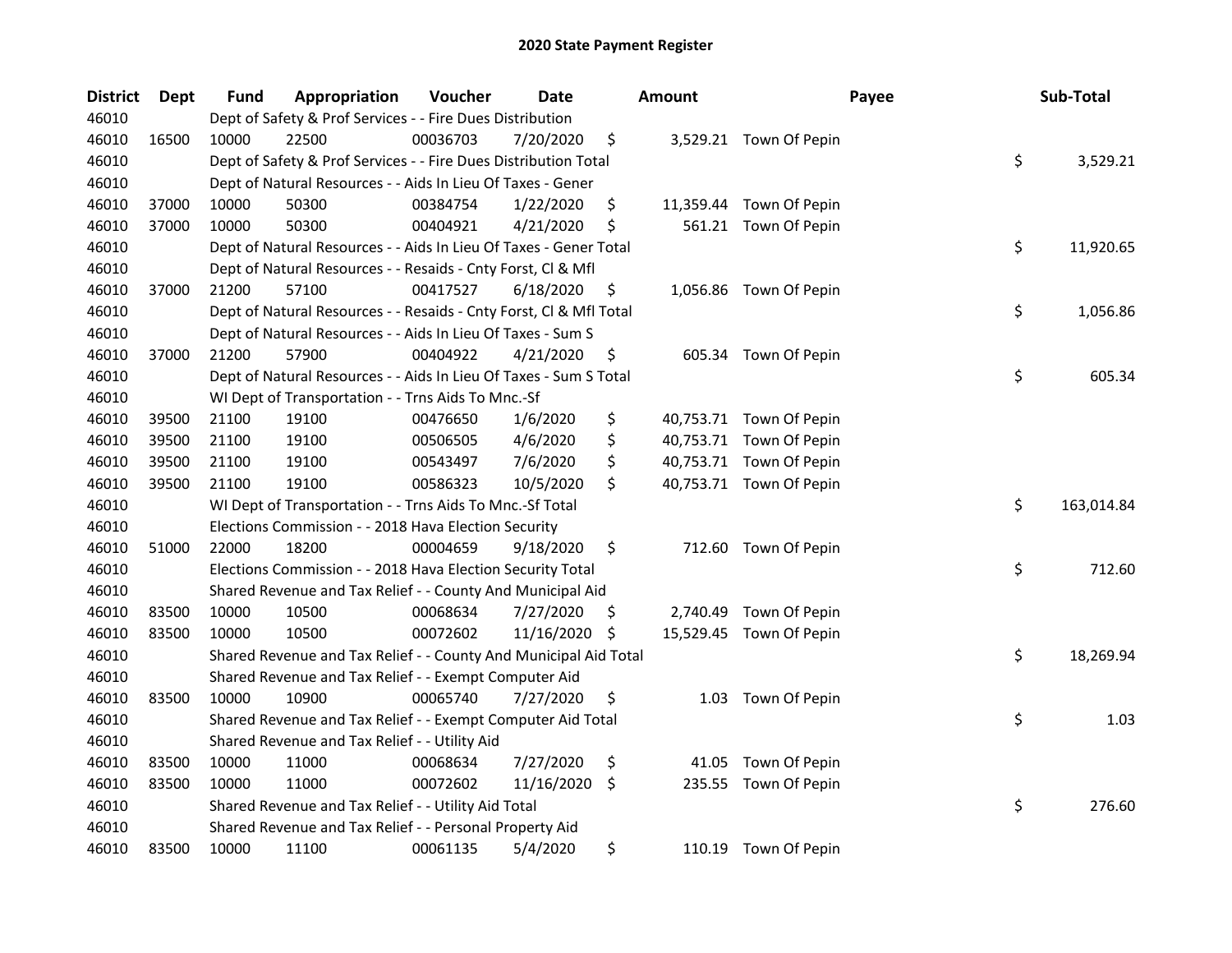| District    | Dept | Fund | <b>Appropriation</b>                                          | Voucher | Date | Amount | Payee | Sub-Total  |
|-------------|------|------|---------------------------------------------------------------|---------|------|--------|-------|------------|
| 46010       |      |      | Shared Revenue and Tax Relief - - Personal Property Aid Total |         |      |        |       | 110.19     |
| 46010 Total |      |      |                                                               |         |      |        |       | 199.497.26 |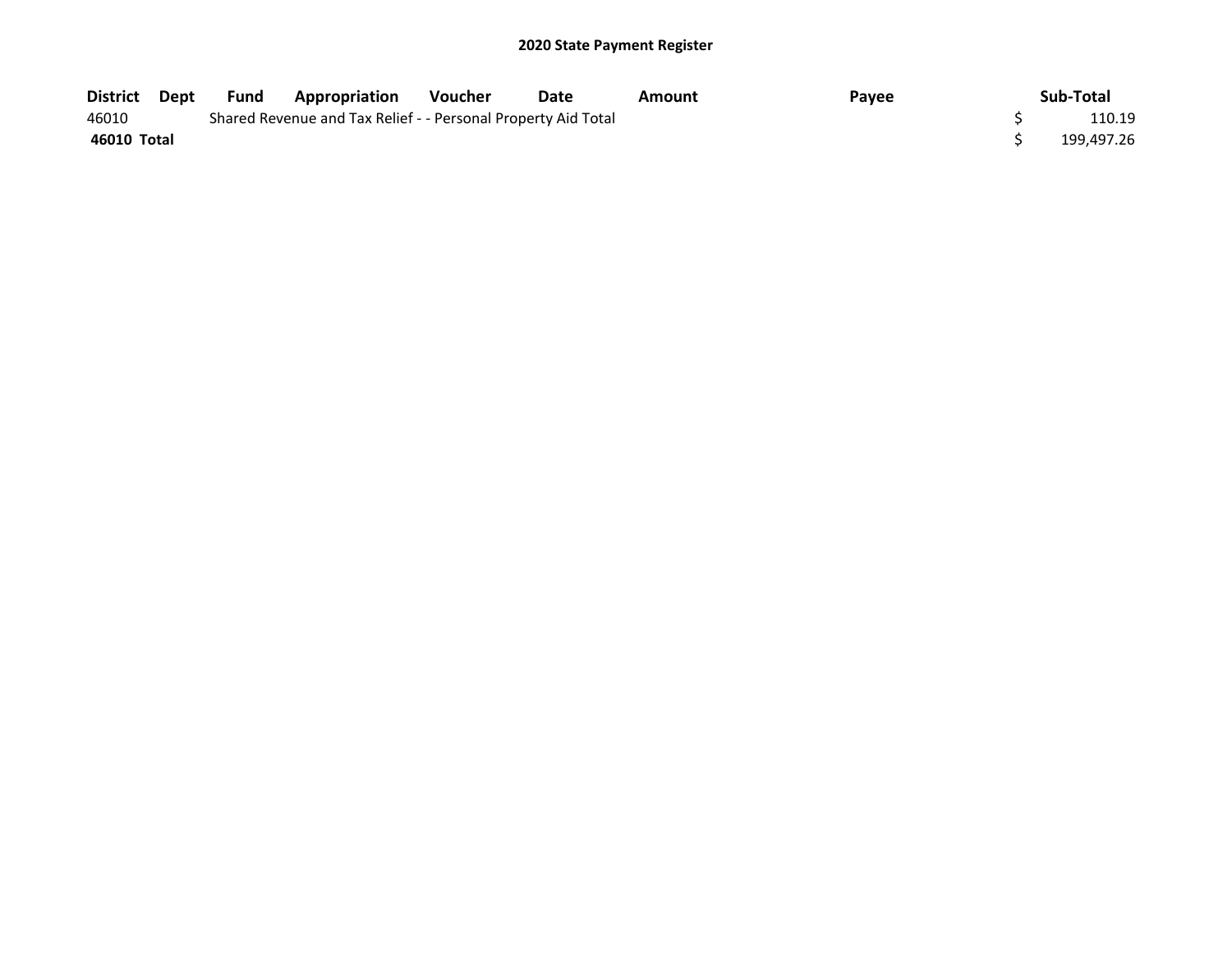| <b>District</b> | Dept  | <b>Fund</b> | Appropriation                                                      | Voucher  | Date          |     | <b>Amount</b> | Payee                       | Sub-Total       |
|-----------------|-------|-------------|--------------------------------------------------------------------|----------|---------------|-----|---------------|-----------------------------|-----------------|
| 46012           |       |             | Dept of Safety & Prof Services - - Fire Dues Distribution          |          |               |     |               |                             |                 |
| 46012           | 16500 | 10000       | 22500                                                              | 00036704 | 7/20/2020     | \$  |               | 1,378.35 Town Of Stockholm  |                 |
| 46012           |       |             | Dept of Safety & Prof Services - - Fire Dues Distribution Total    |          |               |     |               |                             | \$<br>1,378.35  |
| 46012           |       |             | Dept of Natural Resources - - Aids In Lieu Of Taxes - Gener        |          |               |     |               |                             |                 |
| 46012           | 37000 | 10000       | 50300                                                              | 00384726 | 1/22/2020     | \$  |               | 2,107.43 Town Of Stockholm  |                 |
| 46012           | 37000 | 10000       | 50300                                                              | 00384727 | 1/22/2020     | \$  |               | 2,070.65 Town Of Stockholm  |                 |
| 46012           | 37000 | 10000       | 50300                                                              | 00404410 | 4/21/2020     | \$  |               | 113.30 Town Of Stockholm    |                 |
| 46012           |       |             | Dept of Natural Resources - - Aids In Lieu Of Taxes - Gener Total  |          |               |     |               |                             | \$<br>4,291.38  |
| 46012           |       |             | Dept of Natural Resources - - Resaids - Cnty Forst, Cl & Mfl       |          |               |     |               |                             |                 |
| 46012           | 37000 | 21200       | 57100                                                              | 00417528 | 6/18/2020     | \$  |               | 230.01 Town Of Stockholm    |                 |
| 46012           |       |             | Dept of Natural Resources - - Resaids - Cnty Forst, Cl & Mfl Total |          |               |     |               |                             | \$<br>230.01    |
| 46012           |       |             | Dept of Natural Resources - - Aids In Lieu Of Taxes - Sum S        |          |               |     |               |                             |                 |
| 46012           | 37000 | 21200       | 57900                                                              | 00404409 | 4/21/2020     | \$  |               | 6.62 Town Of Stockholm      |                 |
| 46012           |       |             | Dept of Natural Resources - - Aids In Lieu Of Taxes - Sum S Total  |          |               |     |               |                             | \$<br>6.62      |
| 46012           |       |             | WI Dept of Transportation - - Trns Aids To Mnc.-Sf                 |          |               |     |               |                             |                 |
| 46012           | 39500 | 21100       | 19100                                                              | 00476651 | 1/6/2020      | \$  |               | 11,819.43 Town Of Stockholm |                 |
| 46012           | 39500 | 21100       | 19100                                                              | 00506506 | 4/6/2020      | \$  |               | 11,819.43 Town Of Stockholm |                 |
| 46012           | 39500 | 21100       | 19100                                                              | 00543498 | 7/6/2020      | \$  |               | 11,819.43 Town Of Stockholm |                 |
| 46012           | 39500 | 21100       | 19100                                                              | 00586324 | 10/5/2020     | \$  |               | 11,819.43 Town Of Stockholm |                 |
| 46012           |       |             | WI Dept of Transportation - - Trns Aids To Mnc.-Sf Total           |          |               |     |               |                             | \$<br>47,277.72 |
| 46012           |       |             | Shared Revenue and Tax Relief - - County And Municipal Aid         |          |               |     |               |                             |                 |
| 46012           | 83500 | 10000       | 10500                                                              | 00068635 | 7/27/2020     | \$. |               | 1,130.54 Town Of Stockholm  |                 |
| 46012           | 83500 | 10000       | 10500                                                              | 00072603 | 11/16/2020 \$ |     |               | 6,406.38 Town Of Stockholm  |                 |
| 46012           |       |             | Shared Revenue and Tax Relief - - County And Municipal Aid Total   |          |               |     |               |                             | \$<br>7,536.92  |
| 46012           |       |             | Shared Revenue and Tax Relief - - Exempt Computer Aid              |          |               |     |               |                             |                 |
| 46012           | 83500 | 10000       | 10900                                                              | 00065741 | 7/27/2020     | \$  | 34.30         | Town Of Stockholm           |                 |
| 46012           |       |             | Shared Revenue and Tax Relief - - Exempt Computer Aid Total        |          |               |     |               |                             | \$<br>34.30     |
| 46012           |       |             | Shared Revenue and Tax Relief - - Utility Aid                      |          |               |     |               |                             |                 |
| 46012           | 83500 | 10000       | 11000                                                              | 00068635 | 7/27/2020     | \$  | 112.86        | Town Of Stockholm           |                 |
| 46012           | 83500 | 10000       | 11000                                                              | 00072603 | 11/16/2020    | \$  |               | 881.01 Town Of Stockholm    |                 |
| 46012           |       |             | Shared Revenue and Tax Relief - - Utility Aid Total                |          |               |     |               |                             | \$<br>993.87    |
| 46012           |       |             | Shared Revenue and Tax Relief - - Personal Property Aid            |          |               |     |               |                             |                 |
| 46012           | 83500 | 10000       | 11100                                                              | 00061136 | 5/4/2020      | \$  | 61.60         | Town Of Stockholm           |                 |
| 46012           |       |             | Shared Revenue and Tax Relief - - Personal Property Aid Total      |          |               |     |               |                             | \$<br>61.60     |
| 46012 Total     |       |             |                                                                    |          |               |     |               |                             | \$<br>61,810.77 |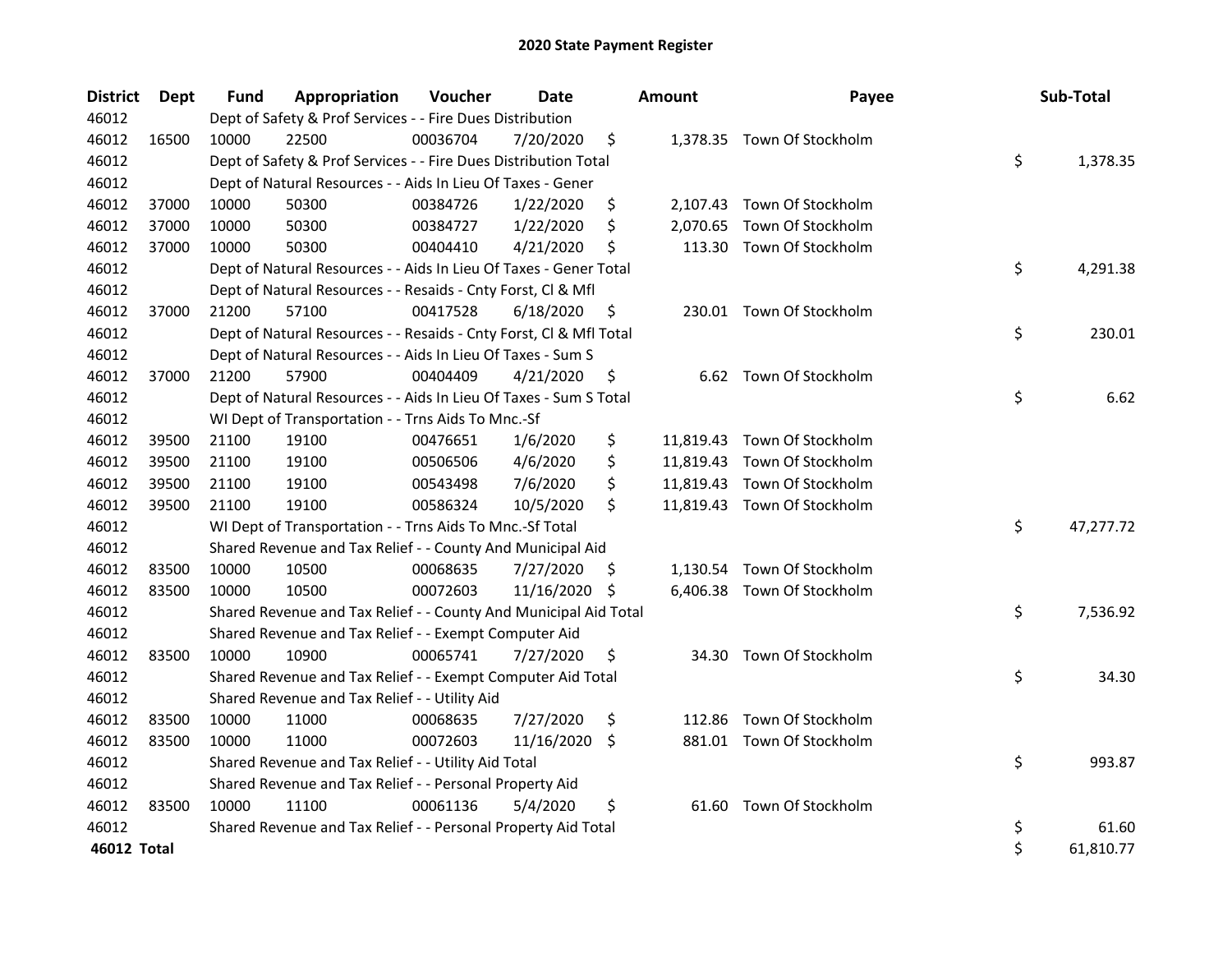| <b>District</b> | Dept  | <b>Fund</b> | Appropriation                                                      | Voucher  | Date          |     | <b>Amount</b> | Payee                        | Sub-Total       |
|-----------------|-------|-------------|--------------------------------------------------------------------|----------|---------------|-----|---------------|------------------------------|-----------------|
| 46014           |       |             | Dept of Safety & Prof Services - - Fire Dues Distribution          |          |               |     |               |                              |                 |
| 46014           | 16500 | 10000       | 22500                                                              | 00036705 | 7/20/2020     | \$  |               | 2,336.94 Town Of Waterville  |                 |
| 46014           |       |             | Dept of Safety & Prof Services - - Fire Dues Distribution Total    |          |               |     |               |                              | \$<br>2,336.94  |
| 46014           |       |             | Dept of Natural Resources - - Aids In Lieu Of Taxes - Gener        |          |               |     |               |                              |                 |
| 46014           | 37000 | 10000       | 50300                                                              | 00384694 | 1/22/2020     | \$  |               | 13,390.32 Town Of Waterville |                 |
| 46014           | 37000 | 10000       | 50300                                                              | 00384695 | 1/22/2020     | \$  |               | 3,985.03 Town Of Waterville  |                 |
| 46014           | 37000 | 10000       | 50300                                                              | 00403925 | 4/21/2020     | \$  |               | 378.61 Town Of Waterville    |                 |
| 46014           |       |             | Dept of Natural Resources - - Aids In Lieu Of Taxes - Gener Total  |          |               |     |               |                              | \$<br>17,753.96 |
| 46014           |       |             | Dept of Natural Resources - - Resaids - Cnty Forst, Cl & Mfl       |          |               |     |               |                              |                 |
| 46014           | 37000 | 21200       | 57100                                                              | 00417529 | 6/18/2020     | \$  |               | 476.65 Town Of Waterville    |                 |
| 46014           |       |             | Dept of Natural Resources - - Resaids - Cnty Forst, Cl & Mfl Total |          |               |     |               |                              | \$<br>476.65    |
| 46014           |       |             | WI Dept of Transportation - - Trns Aids To Mnc.-Sf                 |          |               |     |               |                              |                 |
| 46014           | 39500 | 21100       | 19100                                                              | 00476652 | 1/6/2020      | \$  |               | 23,954.22 Town Of Waterville |                 |
| 46014           | 39500 | 21100       | 19100                                                              | 00506507 | 4/6/2020      | \$  |               | 23,954.22 Town Of Waterville |                 |
| 46014           | 39500 | 21100       | 19100                                                              | 00543499 | 7/6/2020      | \$  |               | 23,954.22 Town Of Waterville |                 |
| 46014           | 39500 | 21100       | 19100                                                              | 00586325 | 10/5/2020     | \$  |               | 23,954.22 Town Of Waterville |                 |
| 46014           |       |             | WI Dept of Transportation - - Trns Aids To Mnc.-Sf Total           |          |               |     |               |                              | \$<br>95,816.88 |
| 46014           |       |             | Department of Administration - - Federal Aid                       |          |               |     |               |                              |                 |
| 46014           | 50500 | 10000       | 14200                                                              | 00132232 | 11/13/2020    | \$  | 976.02        | Town Of Waterville           |                 |
| 46014           | 50500 | 10000       | 14200                                                              | 00134930 | 12/10/2020 \$ |     |               | 1,403.98 Town Of Waterville  |                 |
| 46014           |       |             | Department of Administration - - Federal Aid Total                 |          |               |     |               |                              | \$<br>2,380.00  |
| 46014           |       |             | Shared Revenue and Tax Relief - - County And Municipal Aid         |          |               |     |               |                              |                 |
| 46014           | 83500 | 10000       | 10500                                                              | 00068636 | 7/27/2020     | \$. |               | 14,118.50 Town Of Waterville |                 |
| 46014           | 83500 | 10000       | 10500                                                              | 00072604 | 11/16/2020    | \$  |               | 80,004.86 Town Of Waterville |                 |
| 46014           |       |             | Shared Revenue and Tax Relief - - County And Municipal Aid Total   |          |               |     |               |                              | \$<br>94,123.36 |
| 46014           |       |             | Shared Revenue and Tax Relief - - Exempt Computer Aid              |          |               |     |               |                              |                 |
| 46014           | 83500 | 10000       | 10900                                                              | 00065742 | 7/27/2020     | \$  | 5.19          | Town Of Waterville           |                 |
| 46014           |       |             | Shared Revenue and Tax Relief - - Exempt Computer Aid Total        |          |               |     |               |                              | \$<br>5.19      |
| 46014           |       |             | Shared Revenue and Tax Relief - - Utility Aid                      |          |               |     |               |                              |                 |
| 46014           | 83500 | 10000       | 11000                                                              | 00068636 | 7/27/2020     | \$  |               | 83.91 Town Of Waterville     |                 |
| 46014           | 83500 | 10000       | 11000                                                              | 00072604 | 11/16/2020    | \$. |               | 968.68 Town Of Waterville    |                 |
| 46014           |       |             | Shared Revenue and Tax Relief - - Utility Aid Total                |          |               |     |               |                              | \$<br>1,052.59  |
| 46014           |       |             | Shared Revenue and Tax Relief - - Personal Property Aid            |          |               |     |               |                              |                 |
| 46014           | 83500 | 10000       | 11100                                                              | 00061137 | 5/4/2020      | \$  | 1,706.74      | Town Of Waterville           |                 |
| 46014           |       |             | Shared Revenue and Tax Relief - - Personal Property Aid Total      |          |               |     |               |                              | \$<br>1,706.74  |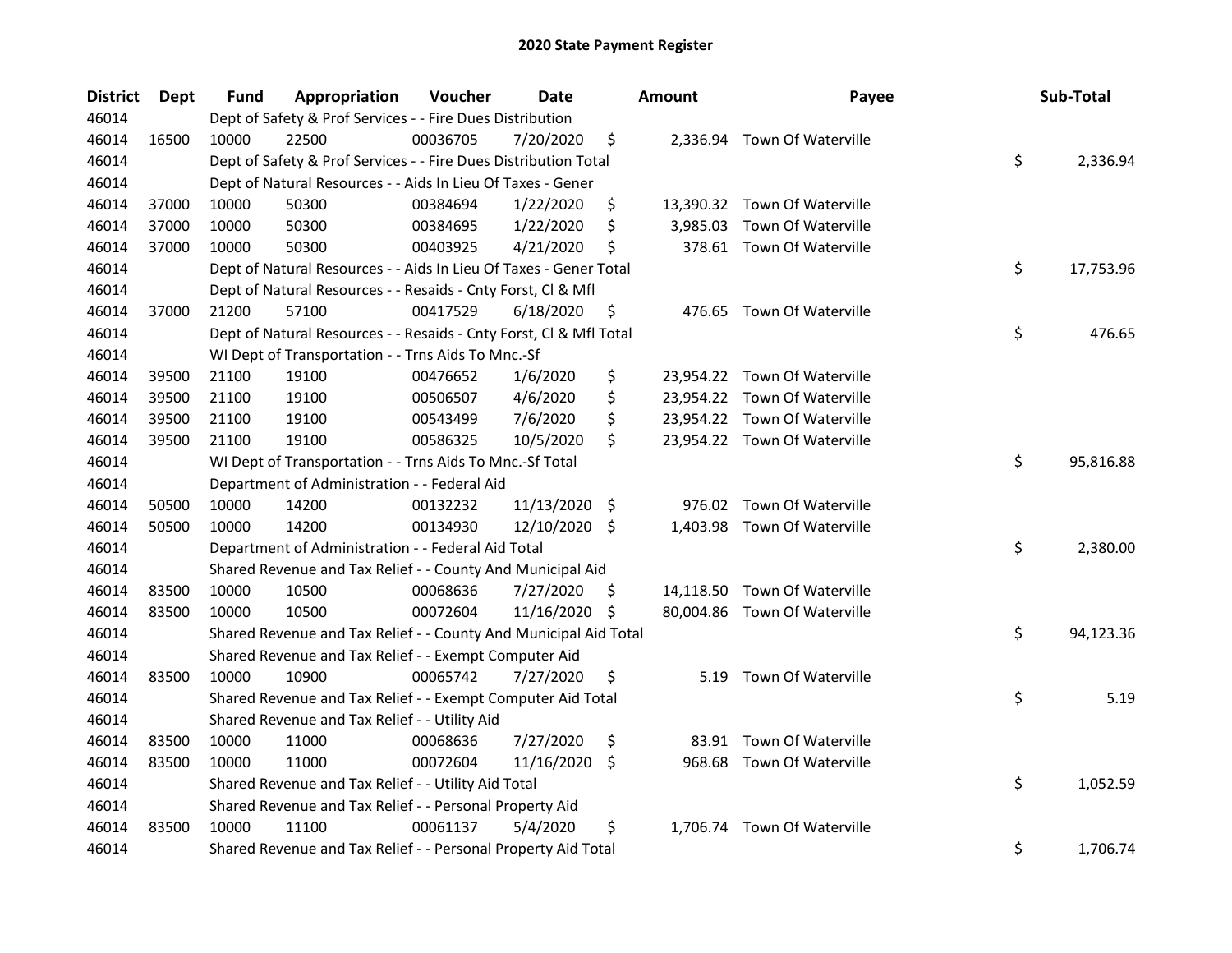| District Dept | <b>Fund Appropriation</b> | Voucher | Date | <b>Amount</b> | Payee | Sub-Total  |
|---------------|---------------------------|---------|------|---------------|-------|------------|
| 46014 Total   |                           |         |      |               |       | 215,652.31 |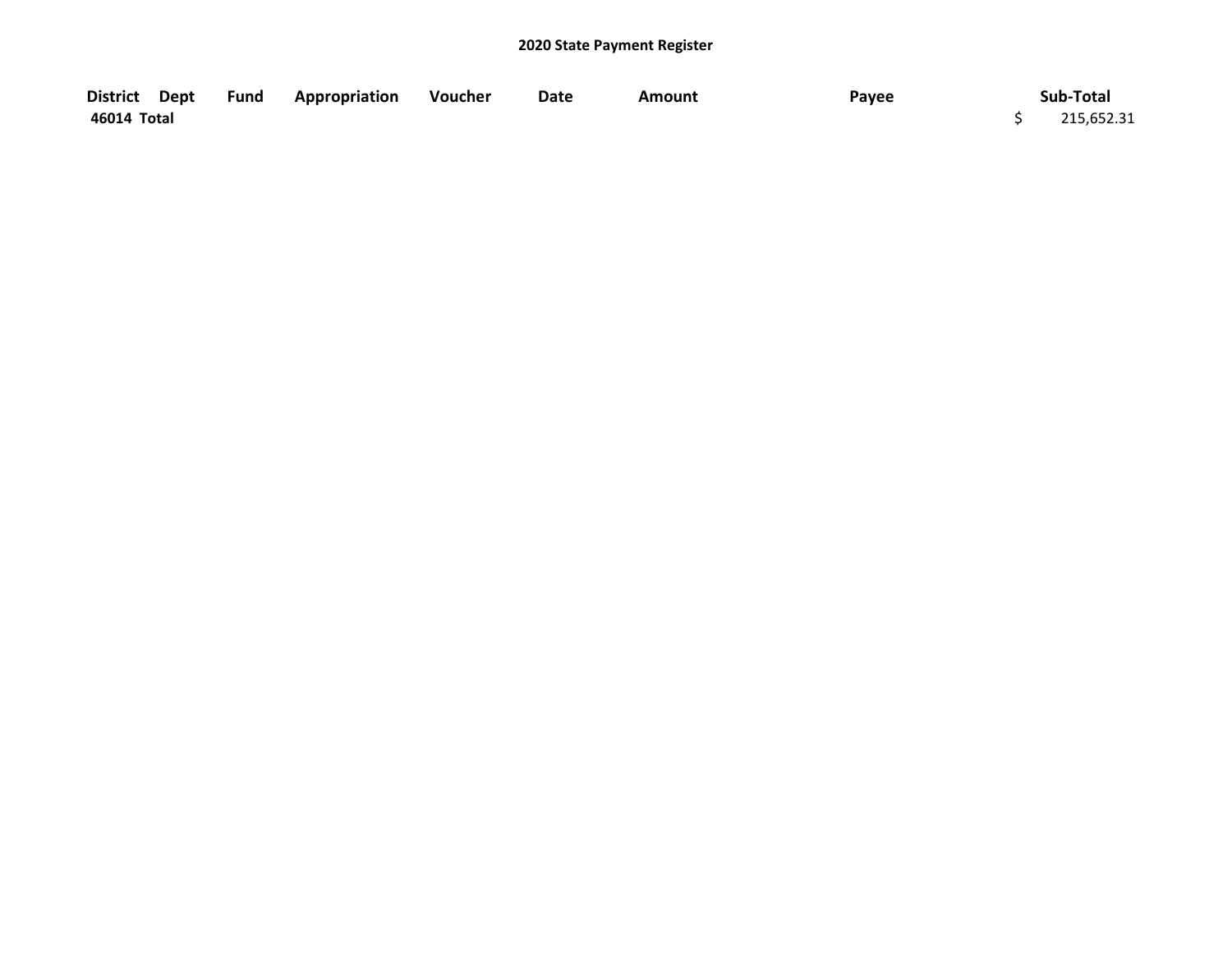| <b>District</b> | Dept  | Fund  | Appropriation                                                        | Voucher  | <b>Date</b>   |     | <b>Amount</b> | Payee                    | Sub-Total       |
|-----------------|-------|-------|----------------------------------------------------------------------|----------|---------------|-----|---------------|--------------------------|-----------------|
| 46016           |       |       | Dept of Safety & Prof Services - - Fire Dues Distribution            |          |               |     |               |                          |                 |
| 46016           | 16500 | 10000 | 22500                                                                | 00036706 | 7/20/2020     | \$  |               | 1,822.27 Town Of Waubeek |                 |
| 46016           |       |       | Dept of Safety & Prof Services - - Fire Dues Distribution Total      |          |               |     |               |                          | \$<br>1,822.27  |
| 46016           |       |       | Dept of Natural Resources - - Aids In Lieu Of Taxes - Gener          |          |               |     |               |                          |                 |
| 46016           | 37000 | 10000 | 50300                                                                | 00384728 | 1/22/2020     | \$  |               | 2,406.78 Town Of Waubeek |                 |
| 46016           | 37000 | 10000 | 50300                                                                | 00384729 | 1/22/2020     | \$  | 38.41         | Town Of Waubeek          |                 |
| 46016           | 37000 | 10000 | 50300                                                                | 00404424 | 4/21/2020     | \$  |               | 370.10 Town Of Waubeek   |                 |
| 46016           |       |       | Dept of Natural Resources - - Aids In Lieu Of Taxes - Gener Total    |          |               |     |               |                          | \$<br>2,815.29  |
| 46016           |       |       | Dept of Natural Resources - - Resaids - Cnty Forst, Cl & Mfl         |          |               |     |               |                          |                 |
| 46016           | 37000 | 21200 | 57100                                                                | 00417530 | 6/18/2020     | \$  |               | 229.35 Town Of Waubeek   |                 |
| 46016           |       |       | Dept of Natural Resources - - Resaids - Cnty Forst, Cl & Mfl Total   |          |               |     |               |                          | \$<br>229.35    |
| 46016           |       |       | WI Dept of Transportation - - Trns Aids To Mnc.-Sf                   |          |               |     |               |                          |                 |
| 46016           | 39500 | 21100 | 19100                                                                | 00476653 | 1/6/2020      | \$  |               | 5,348.62 Town Of Waubeek |                 |
| 46016           | 39500 | 21100 | 19100                                                                | 00506508 | 4/6/2020      | \$  |               | 5,348.62 Town Of Waubeek |                 |
| 46016           | 39500 | 21100 | 19100                                                                | 00543500 | 7/6/2020      | \$  |               | 5,348.62 Town Of Waubeek |                 |
| 46016           | 39500 | 21100 | 19100                                                                | 00586326 | 10/5/2020     | \$  |               | 5,348.64 Town Of Waubeek |                 |
| 46016           |       |       | WI Dept of Transportation - - Trns Aids To Mnc.-Sf Total             |          |               |     |               |                          | \$<br>21,394.50 |
| 46016           |       |       | WI Dept of Transportation - - Supplemental Transportation Aids       |          |               |     |               |                          |                 |
| 46016           | 39500 | 21100 | 19600                                                                | 00477546 | 1/6/2020      | \$  |               | 3,763.53 Town Of Waubeek |                 |
| 46016           |       |       | WI Dept of Transportation - - Supplemental Transportation Aids Total |          |               |     |               |                          | \$<br>3,763.53  |
| 46016           |       |       | Department of Administration - - Federal Aid                         |          |               |     |               |                          |                 |
| 46016           | 50500 | 10000 | 14200                                                                | 00134931 | 12/10/2020 \$ |     |               | 4,059.56 Town Of Waubeek |                 |
| 46016           |       |       | Department of Administration - - Federal Aid Total                   |          |               |     |               |                          | \$<br>4,059.56  |
| 46016           |       |       | Shared Revenue and Tax Relief - - County And Municipal Aid           |          |               |     |               |                          |                 |
| 46016           | 83500 | 10000 | 10500                                                                | 00068637 | 7/27/2020     | S.  | 741.34        | Town Of Waubeek          |                 |
| 46016           | 83500 | 10000 | 10500                                                                | 00072605 | 11/16/2020    | -\$ |               | 4,200.90 Town Of Waubeek |                 |
| 46016           |       |       | Shared Revenue and Tax Relief - - County And Municipal Aid Total     |          |               |     |               |                          | \$<br>4,942.24  |
| 46016           |       |       | Shared Revenue and Tax Relief - - Exempt Computer Aid                |          |               |     |               |                          |                 |
| 46016           | 83500 | 10000 | 10900                                                                | 00065743 | 7/27/2020     | \$  |               | 70.67 Town Of Waubeek    |                 |
| 46016           |       |       | Shared Revenue and Tax Relief - - Exempt Computer Aid Total          |          |               |     |               |                          | \$<br>70.67     |
| 46016           |       |       | Shared Revenue and Tax Relief - - Utility Aid                        |          |               |     |               |                          |                 |
| 46016           | 83500 | 10000 | 11000                                                                | 00068637 | 7/27/2020     | \$  | 660.49        | Town Of Waubeek          |                 |
| 46016           | 83500 | 10000 | 11000                                                                | 00072605 | 11/16/2020    | -\$ |               | 3,770.58 Town Of Waubeek |                 |
| 46016           |       |       | Shared Revenue and Tax Relief - - Utility Aid Total                  |          |               |     |               |                          | \$<br>4,431.07  |
| 46016           |       |       | Shared Revenue and Tax Relief - - Personal Property Aid              |          |               |     |               |                          |                 |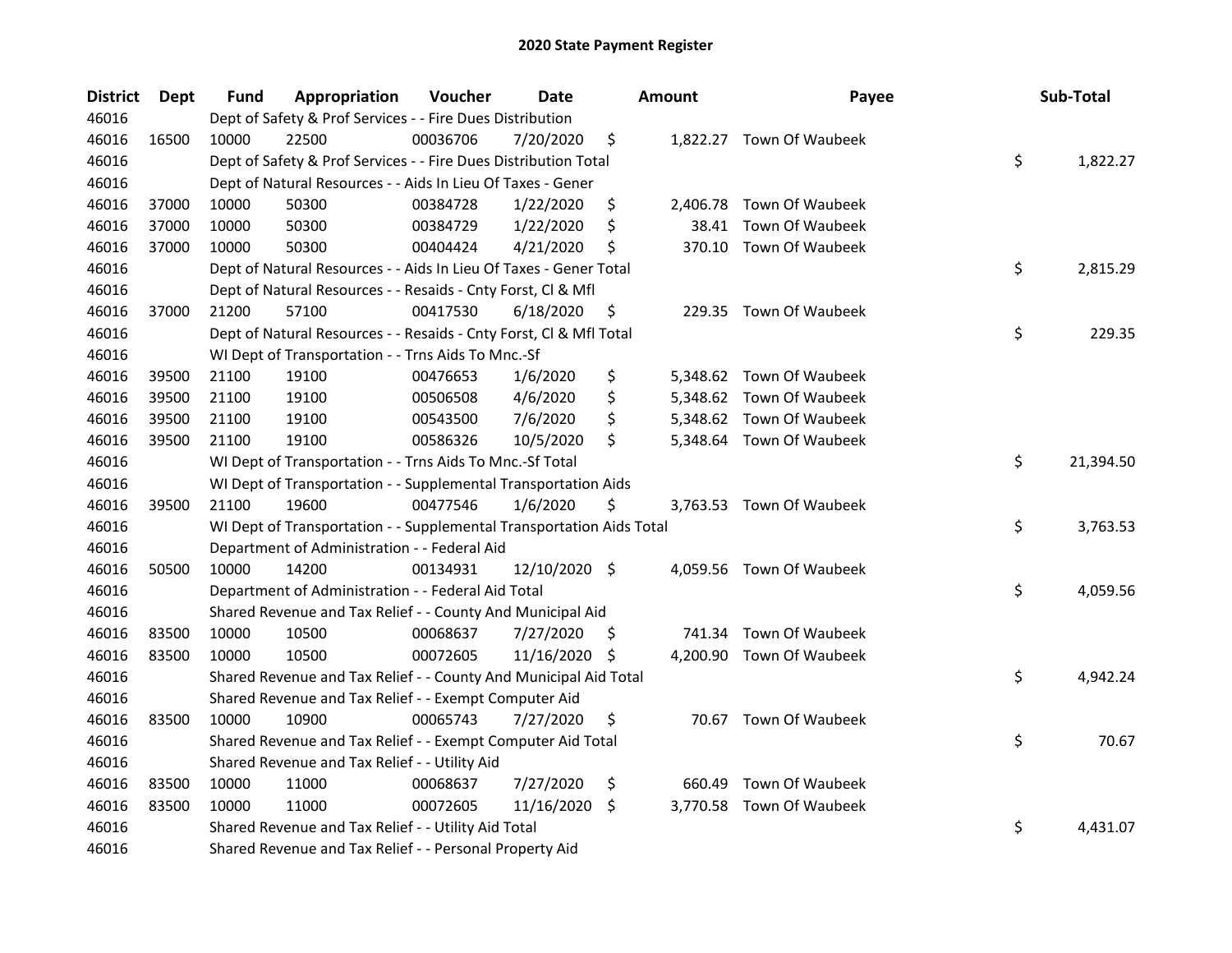| District Dept |       | Fund  | <b>Appropriation</b>                                          | <b>Voucher</b> | Date        | Amount | Payee           | Sub-Total |
|---------------|-------|-------|---------------------------------------------------------------|----------------|-------------|--------|-----------------|-----------|
| 46016         | 83500 | 10000 | 11100                                                         | 00061138       | 5/4/2020 \$ | 667.07 | Town Of Waubeek |           |
| 46016         |       |       | Shared Revenue and Tax Relief - - Personal Property Aid Total |                |             |        |                 | 667.07    |
| 46016 Total   |       |       |                                                               |                |             |        |                 | 44.195.55 |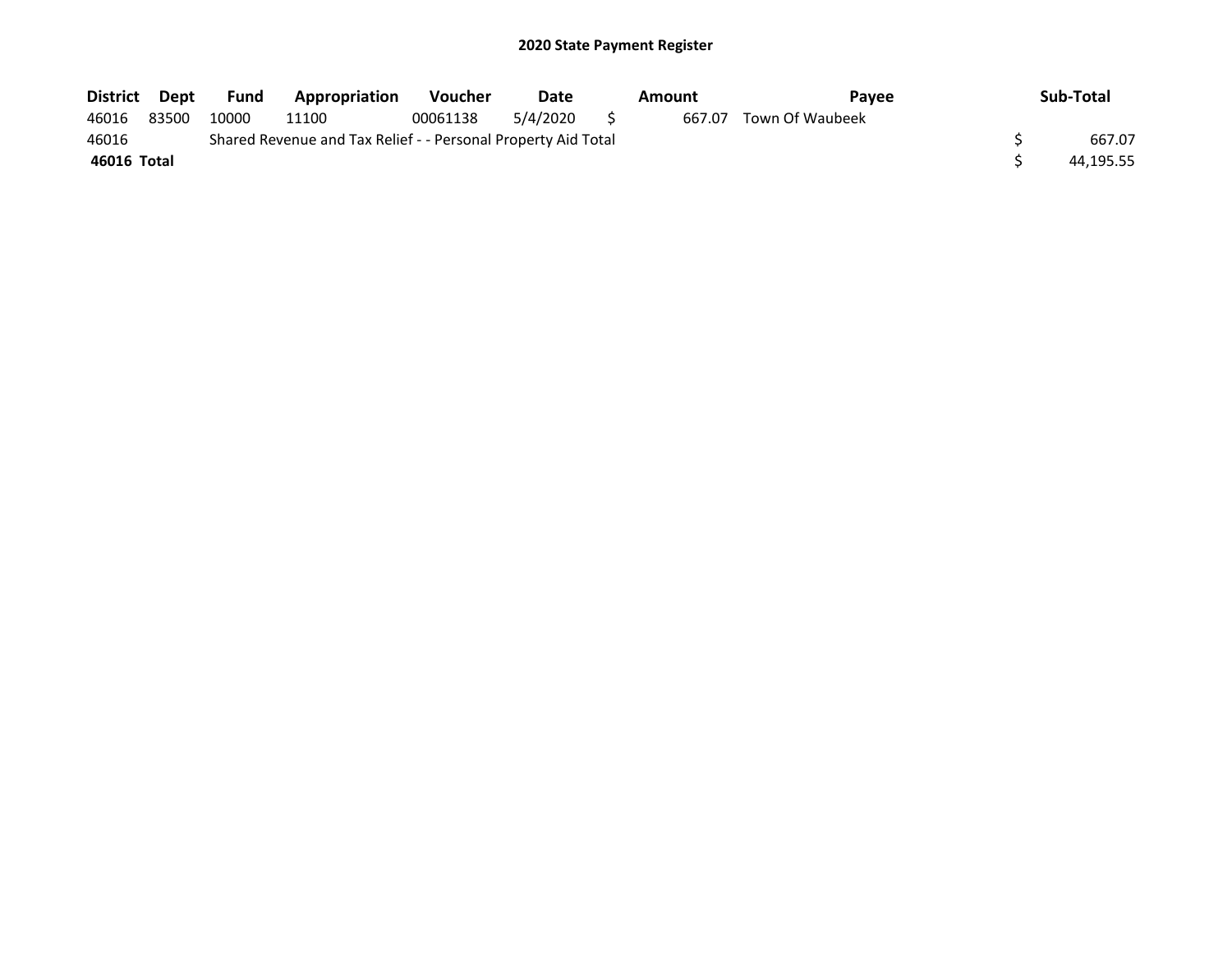| <b>District</b> | Dept  | <b>Fund</b> | Appropriation                                                                   | Voucher   | <b>Date</b>   |      | <b>Amount</b> | Payee                       | Sub-Total        |
|-----------------|-------|-------------|---------------------------------------------------------------------------------|-----------|---------------|------|---------------|-----------------------------|------------------|
| 46171           |       |             | Dept of Safety & Prof Services - - Fire Dues Distribution                       |           |               |      |               |                             |                  |
| 46171           | 16500 | 10000       | 22500                                                                           | 00036707  | 7/20/2020     | \$   |               | 3,024.76 Village Of Pepin   |                  |
| 46171           |       |             | Dept of Safety & Prof Services - - Fire Dues Distribution Total                 |           |               |      |               |                             | \$<br>3,024.76   |
| 46171           |       |             | Dept of Natural Resources - - GPO--State Funds                                  |           |               |      |               |                             |                  |
| 46171           | 37000 | 21200       | 36100                                                                           | 00388372  | 2/7/2020      | \$   |               | 1,500.00 Village Of Pepin   |                  |
| 46171           | 37000 | 21200       | 36100                                                                           | 00425920  | 8/5/2020      | \$   | 750.00        | Village Of Pepin            |                  |
| 46171           |       |             | Dept of Natural Resources - - GPO--State Funds Total                            |           |               |      |               |                             | \$<br>2,250.00   |
| 46171           |       |             | WI Dept of Transportation - - Trns Aids To Mnc.-Sf                              |           |               |      |               |                             |                  |
| 46171           | 39500 | 21100       | 19100                                                                           | 00476654  | 1/6/2020      | \$   |               | 6,511.23 Village Of Pepin   |                  |
| 46171           | 39500 | 21100       | 19100                                                                           | 00506509  | 4/6/2020      | \$   |               | 6,511.23 Village Of Pepin   |                  |
| 46171           | 39500 | 21100       | 19100                                                                           | 00543501  | 7/6/2020      | \$   |               | 6,511.23 Village Of Pepin   |                  |
| 46171           | 39500 | 21100       | 19100                                                                           | 00586327  | 10/5/2020     | \$   |               | 6,511.25 Village Of Pepin   |                  |
| 46171           |       |             | WI Dept of Transportation - - Trns Aids To Mnc.-Sf Total                        |           |               |      |               |                             | \$<br>26,044.94  |
| 46171           |       |             | Department of Health Services - - Prepaid Medical Transport Reimbursement       |           |               |      |               |                             |                  |
| 46171           | 43500 | 10000       | 16300                                                                           | AMBULANCE | 11/16/2020 \$ |      |               | 2,204.18 Village Of Pepin   |                  |
| 46171           |       |             | Department of Health Services - - Prepaid Medical Transport Reimbursement Total |           |               |      |               |                             | \$<br>2,204.18   |
| 46171           |       |             | Department of Justice - - Law Enforcement Train, Local                          |           |               |      |               |                             |                  |
| 46171           | 45500 | 10000       | 23100                                                                           | 00091622  | 12/7/2020     | \$   |               | 160.00 Village Of Pepin     |                  |
| 46171           |       |             | Department of Justice - - Law Enforcement Train, Local Total                    |           |               |      |               |                             | \$<br>160.00     |
| 46171           |       |             | Department of Administration - - Federal Aid                                    |           |               |      |               |                             |                  |
| 46171           | 50500 | 10000       | 14200                                                                           | 00134932  | 12/10/2020    | - \$ |               | 27,097.39 Village Of Pepin  |                  |
| 46171           | 50500 | 10000       | 14200                                                                           | 00136460  | 12/17/2020 \$ |      |               | 1,428.65 Village Of Pepin   |                  |
| 46171           |       |             | Department of Administration - - Federal Aid Total                              |           |               |      |               |                             | \$<br>28,526.04  |
| 46171           |       |             | Shared Revenue and Tax Relief - - County And Municipal Aid                      |           |               |      |               |                             |                  |
| 46171           | 83500 | 10000       | 10500                                                                           | 00068638  | 7/27/2020     | \$.  |               | 18,759.86 Village Of Pepin  |                  |
| 46171           | 83500 | 10000       | 10500                                                                           | 00072606  | 11/16/2020    | \$   |               | 104,101.70 Village Of Pepin |                  |
| 46171           |       |             | Shared Revenue and Tax Relief - - County And Municipal Aid Total                |           |               |      |               |                             | \$<br>122,861.56 |
| 46171           |       |             | Shared Revenue and Tax Relief - - Exempt Computer Aid                           |           |               |      |               |                             |                  |
| 46171           | 83500 | 10000       | 10900                                                                           | 00065744  | 7/27/2020     | \$   |               | 208.22 Village Of Pepin     |                  |
| 46171           | 83500 | 10000       | 10900                                                                           | 00067140  | 7/27/2020     | \$,  | 270.68        | Village Of Pepin            |                  |
| 46171           |       |             | Shared Revenue and Tax Relief - - Exempt Computer Aid Total                     |           |               |      |               |                             | \$<br>478.90     |
| 46171           |       |             | Shared Revenue and Tax Relief - - Personal Property Aid                         |           |               |      |               |                             |                  |
| 46171           | 83500 | 10000       | 11100                                                                           | 00061139  | 5/4/2020      | \$   |               | 549.61 Village Of Pepin     |                  |
| 46171           | 83500 | 10000       | 11100                                                                           | 00062582  | 5/4/2020      | \$   |               | 1,748.72 Village Of Pepin   |                  |
| 46171           |       |             | Shared Revenue and Tax Relief - - Personal Property Aid Total                   |           |               |      |               |                             | \$<br>2,298.33   |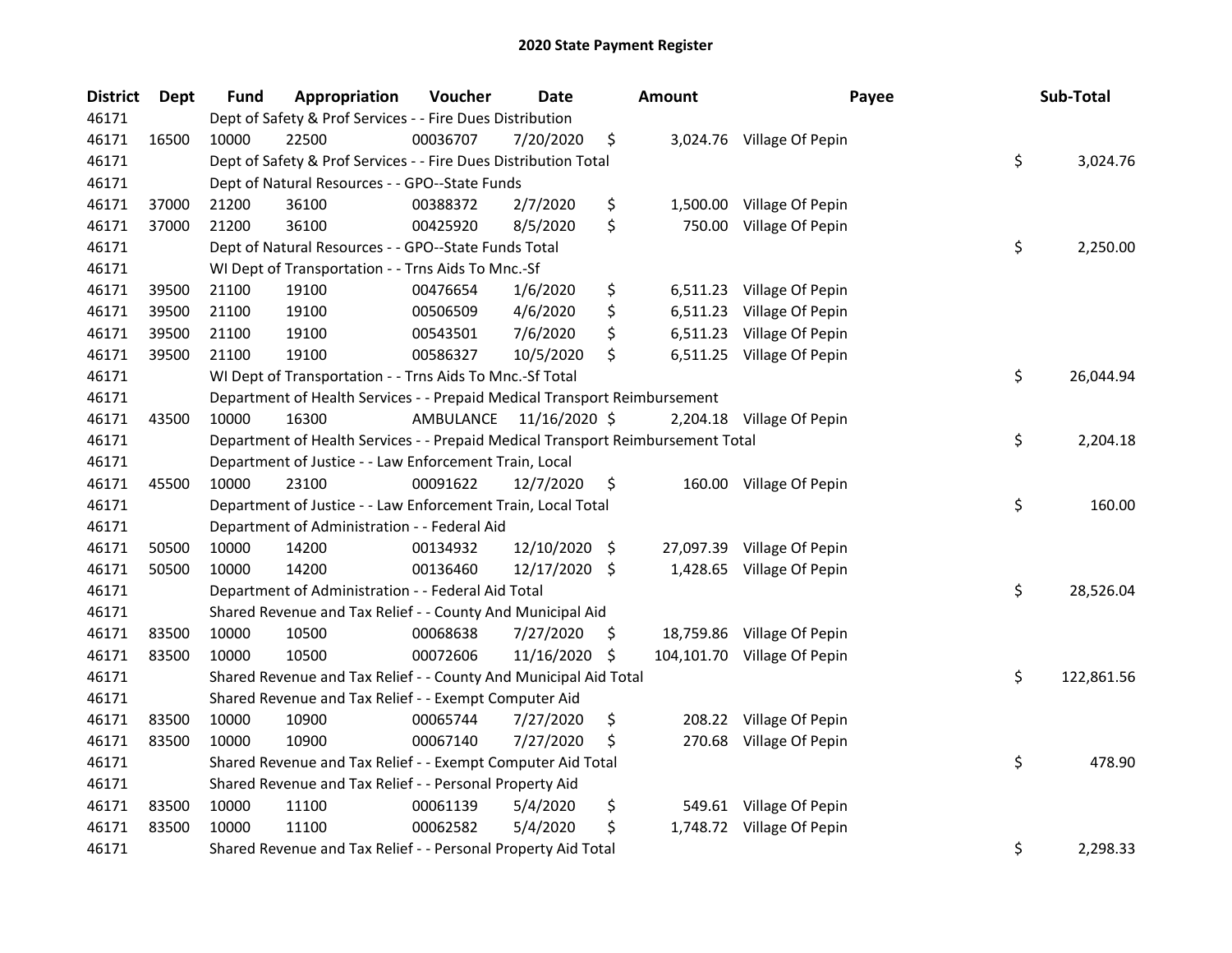|             | District Dept Fund Appropriation Voucher | Date | <b>Amount</b> | Payee | Sub-Total  |
|-------------|------------------------------------------|------|---------------|-------|------------|
| 46171 Total |                                          |      |               |       | 187,848.71 |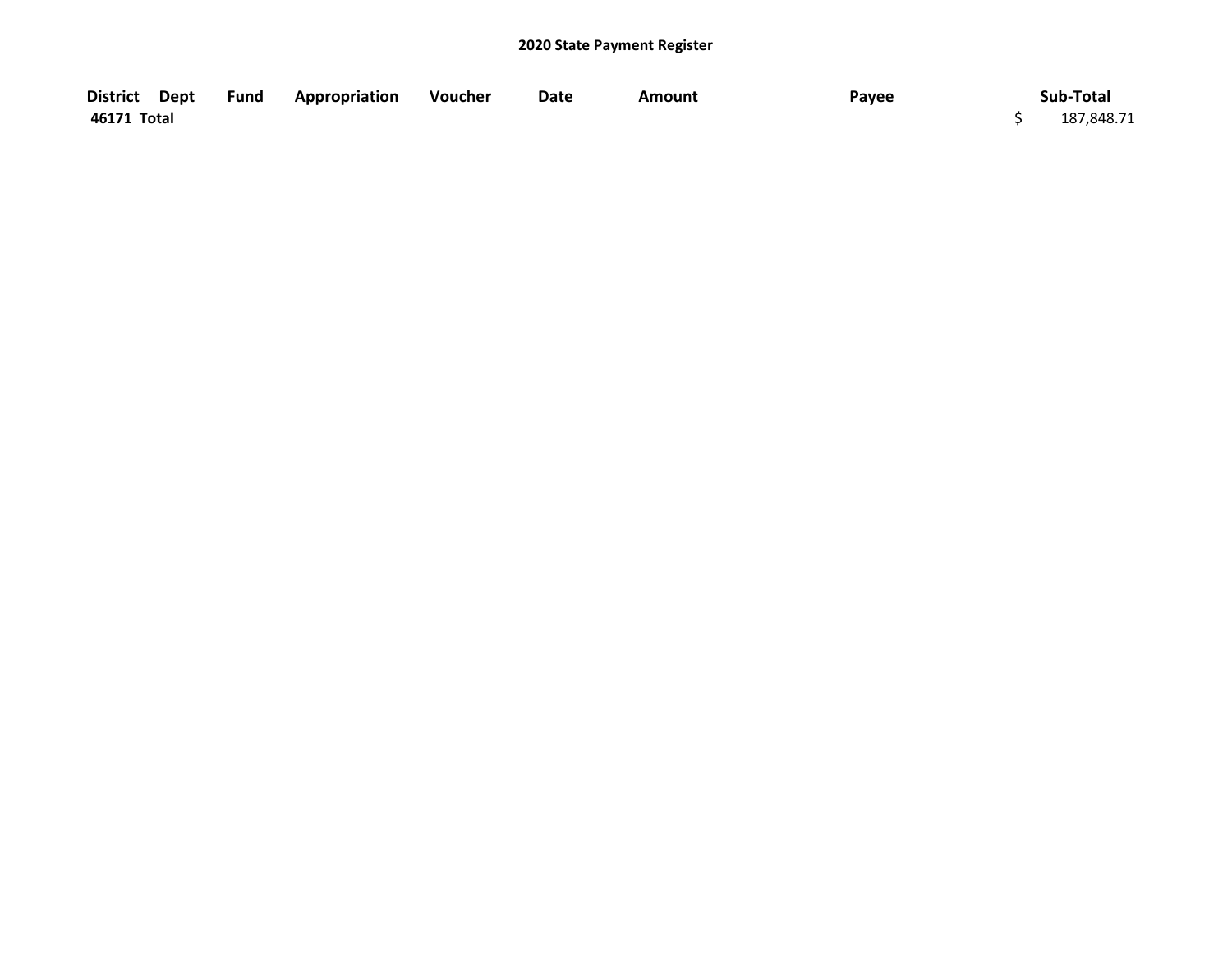| <b>District</b> | Dept  | <b>Fund</b>                                                | Appropriation                                                      | Voucher  | <b>Date</b>   |     | <b>Amount</b> | Payee                         |    | Sub-Total |
|-----------------|-------|------------------------------------------------------------|--------------------------------------------------------------------|----------|---------------|-----|---------------|-------------------------------|----|-----------|
| 46181           |       | Dept of Safety & Prof Services - - Fire Dues Distribution  |                                                                    |          |               |     |               |                               |    |           |
| 46181           | 16500 | 10000                                                      | 22500                                                              | 00036708 | 7/20/2020     | \$  |               | 745.04 Village Of Stockholm   |    |           |
| 46181           |       |                                                            | Dept of Safety & Prof Services - - Fire Dues Distribution Total    |          |               |     |               |                               | \$ | 745.04    |
| 46181           |       |                                                            | Dept of Natural Resources - - Aids In Lieu Of Taxes - Gener        |          |               |     |               |                               |    |           |
| 46181           | 37000 | 10000                                                      | 50300                                                              | 00404538 | 4/21/2020     | \$  |               | 56.02 Village Of Stockholm    |    |           |
| 46181           |       |                                                            | Dept of Natural Resources - - Aids In Lieu Of Taxes - Gener Total  |          |               |     |               |                               | \$ | 56.02     |
| 46181           |       |                                                            | Dept of Natural Resources - - Resaids - Cnty Forst, Cl & Mfl       |          |               |     |               |                               |    |           |
| 46181           | 37000 | 21200                                                      | 57100                                                              | 00417531 | 6/18/2020     | \$  | 7.60          | Village Of Stockholm          |    |           |
| 46181           |       |                                                            | Dept of Natural Resources - - Resaids - Cnty Forst, Cl & Mfl Total |          |               |     |               |                               | \$ | 7.60      |
| 46181           |       |                                                            | WI Dept of Transportation - - Trns Aids To Mnc.-Sf                 |          |               |     |               |                               |    |           |
| 46181           | 39500 | 21100                                                      | 19100                                                              | 00476655 | 1/6/2020      | \$  | 1,284.38      | Village Of Stockholm          |    |           |
| 46181           | 39500 | 21100                                                      | 19100                                                              | 00506510 | 4/6/2020      | \$  | 1,284.38      | Village Of Stockholm          |    |           |
| 46181           | 39500 | 21100                                                      | 19100                                                              | 00543502 | 7/6/2020      | \$  | 1,284.38      | Village Of Stockholm          |    |           |
| 46181           | 39500 | 21100                                                      | 19100                                                              | 00586328 | 10/5/2020     | \$  | 1,284.40      | Village Of Stockholm          |    |           |
| 46181           |       |                                                            | WI Dept of Transportation - - Trns Aids To Mnc.-Sf Total           |          |               |     |               |                               | \$ | 5,137.54  |
| 46181           |       |                                                            | Department of Administration - - Federal Aid                       |          |               |     |               |                               |    |           |
| 46181           | 50500 | 10000                                                      | 14200                                                              | 00134933 | 12/10/2020 \$ |     | 5,000.00      | Village Of Stockholm          |    |           |
| 46181           | 50500 | 10000                                                      | 14200                                                              | 00136461 | 12/17/2020 \$ |     | 513.93        | Village Of Stockholm          |    |           |
| 46181           |       |                                                            | Department of Administration - - Federal Aid Total                 |          |               |     |               |                               | \$ | 5,513.93  |
| 46181           |       | Shared Revenue and Tax Relief - - County And Municipal Aid |                                                                    |          |               |     |               |                               |    |           |
| 46181           | 83500 | 10000                                                      | 10500                                                              | 00068639 | 7/27/2020     | \$. |               | 2,341.44 Village Of Stockholm |    |           |
| 46181           | 83500 | 10000                                                      | 10500                                                              | 00072607 | 11/16/2020    | \$  | 13,268.19     | Village Of Stockholm          |    |           |
| 46181           |       |                                                            | Shared Revenue and Tax Relief - - County And Municipal Aid Total   |          |               |     |               |                               | \$ | 15,609.63 |
| 46181           |       | Shared Revenue and Tax Relief - - Exempt Computer Aid      |                                                                    |          |               |     |               |                               |    |           |
| 46181           | 83500 | 10000                                                      | 10900                                                              | 00065745 | 7/27/2020     | \$  | 1.03          | Village Of Stockholm          |    |           |
| 46181           |       |                                                            | Shared Revenue and Tax Relief - - Exempt Computer Aid Total        |          |               |     |               |                               | \$ | 1.03      |
| 46181           |       | Shared Revenue and Tax Relief - - Personal Property Aid    |                                                                    |          |               |     |               |                               |    |           |
| 46181           | 83500 | 10000                                                      | 11100                                                              | 00061140 | 5/4/2020      | \$  | 0.94          | Village Of Stockholm          |    |           |
| 46181           |       |                                                            | Shared Revenue and Tax Relief - - Personal Property Aid Total      |          |               |     |               |                               | \$ | 0.94      |
| 46181 Total     |       |                                                            |                                                                    |          |               |     |               |                               | \$ | 27,071.73 |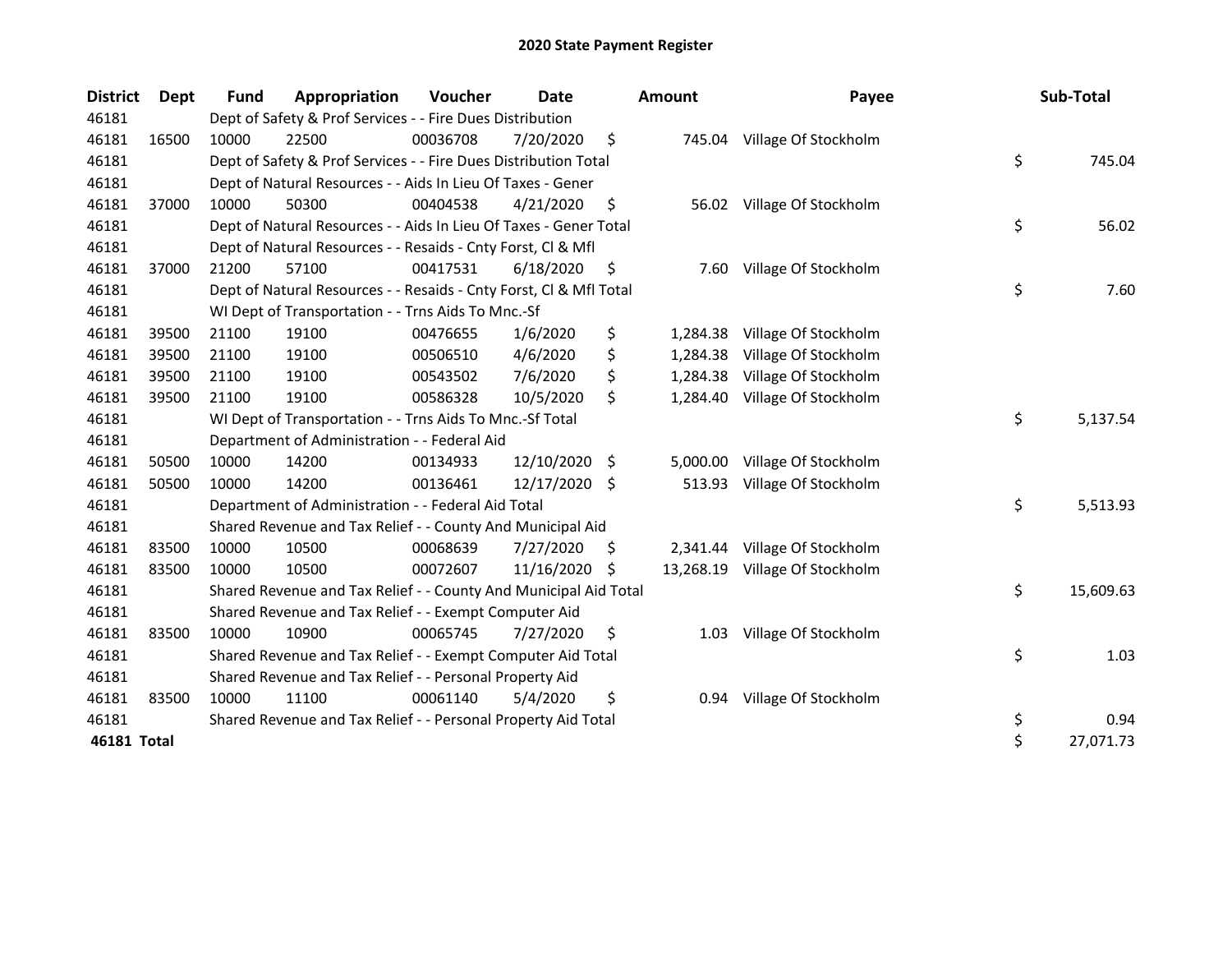| <b>District</b> | Dept  | <b>Fund</b>                                                     | Appropriation                                                                   | Voucher   | Date          |     | Amount     |                          | Payee | Sub-Total        |
|-----------------|-------|-----------------------------------------------------------------|---------------------------------------------------------------------------------|-----------|---------------|-----|------------|--------------------------|-------|------------------|
| 46216           |       |                                                                 | Dept of Safety & Prof Services - - Fire Dues Distribution                       |           |               |     |            |                          |       |                  |
| 46216           | 16500 | 10000                                                           | 22500                                                                           | 00036709  | 7/20/2020     | \$  | 4,348.15   | City of Durand           |       |                  |
| 46216           |       | Dept of Safety & Prof Services - - Fire Dues Distribution Total |                                                                                 |           |               |     |            |                          |       | \$<br>4,348.15   |
| 46216           |       | WI Dept of Transportation - - Trns Aids To Mnc.-Sf              |                                                                                 |           |               |     |            |                          |       |                  |
| 46216           | 39500 | 21100                                                           | 19100                                                                           | 00476656  | 1/6/2020      | \$  | 25,711.68  | City of Durand           |       |                  |
| 46216           | 39500 | 21100                                                           | 19100                                                                           | 00506511  | 4/6/2020      | \$  | 25,711.68  | City of Durand           |       |                  |
| 46216           | 39500 | 21100                                                           | 19100                                                                           | 00543503  | 7/6/2020      | \$  | 25,711.68  | City of Durand           |       |                  |
| 46216           | 39500 | 21100                                                           | 19100                                                                           | 00586329  | 10/5/2020     | \$  | 25,711.71  | City of Durand           |       |                  |
| 46216           |       |                                                                 | WI Dept of Transportation - - Trns Aids To Mnc.-Sf Total                        |           |               |     |            |                          |       | \$<br>102,846.75 |
| 46216           |       |                                                                 | Department of Health Services - - Emergency Medical Services, Ai                |           |               |     |            |                          |       |                  |
| 46216           | 43500 | 10000                                                           | 11900                                                                           | 00379023  | 9/15/2020     | \$  |            | 5,421.94 City of Durand  |       |                  |
| 46216           |       |                                                                 | Department of Health Services - - Emergency Medical Services, Ai Total          |           |               |     |            |                          |       | \$<br>5,421.94   |
| 46216           |       |                                                                 | Department of Health Services - - Prepaid Medical Transport Reimbursement       |           |               |     |            |                          |       |                  |
| 46216           | 43500 | 10000                                                           | 16300                                                                           | AMBULANCE | 11/16/2020 \$ |     |            | 6,547.72 City of Durand  |       |                  |
| 46216           |       |                                                                 | Department of Health Services - - Prepaid Medical Transport Reimbursement Total |           |               |     |            |                          |       | \$<br>6,547.72   |
| 46216           |       |                                                                 | Department of Justice - - Law Enforcement Train, Local                          |           |               |     |            |                          |       |                  |
| 46216           | 45500 | 10000                                                           | 23100                                                                           | 00091420  | 12/4/2020     | \$  |            | 960.00 City of Durand    |       |                  |
| 46216           |       |                                                                 | Department of Justice - - Law Enforcement Train, Local Total                    |           |               |     |            |                          |       | \$<br>960.00     |
| 46216           |       |                                                                 | Department of Administration - - Federal Aid                                    |           |               |     |            |                          |       |                  |
| 46216           | 50500 | 10000                                                           | 14200                                                                           | 00134924  | 12/10/2020 \$ |     |            | 48,136.41 City of Durand |       |                  |
| 46216           |       |                                                                 | Department of Administration - - Federal Aid Total                              |           |               |     |            |                          |       | \$<br>48,136.41  |
| 46216           |       |                                                                 | Shared Revenue and Tax Relief - - Expenditure Restraint Program                 |           |               |     |            |                          |       |                  |
| 46216           | 83500 | 10000                                                           | 10100                                                                           | 00068640  | 7/27/2020     | \$  |            | 14,494.95 City of Durand |       |                  |
| 46216           |       |                                                                 | Shared Revenue and Tax Relief - - Expenditure Restraint Program Total           |           |               |     |            |                          |       | \$<br>14,494.95  |
| 46216           |       |                                                                 | Shared Revenue and Tax Relief - - County And Municipal Aid                      |           |               |     |            |                          |       |                  |
| 46216           | 83500 | 10000                                                           | 10500                                                                           | 00068640  | 7/27/2020     | \$. | 69,843.53  | City of Durand           |       |                  |
| 46216           | 83500 | 10000                                                           | 10500                                                                           | 00072608  | 11/16/2020    | \$  | 389,232.31 | City of Durand           |       |                  |
| 46216           |       |                                                                 | Shared Revenue and Tax Relief - - County And Municipal Aid Total                |           |               |     |            |                          |       | \$<br>459,075.84 |
| 46216           |       | Shared Revenue and Tax Relief - - Exempt Computer Aid           |                                                                                 |           |               |     |            |                          |       |                  |
| 46216           | 83500 | 10000                                                           | 10900                                                                           | 00065746  | 7/27/2020     | \$  |            | 2,634.51 City of Durand  |       |                  |
| 46216           | 83500 | 10000                                                           | 10900                                                                           | 00067141  | 7/27/2020     | \$. | 1,224.19   | City of Durand           |       |                  |
| 46216           |       |                                                                 | Shared Revenue and Tax Relief - - Exempt Computer Aid Total                     |           |               |     |            |                          |       | \$<br>3,858.70   |
| 46216           |       | Shared Revenue and Tax Relief - - Utility Aid                   |                                                                                 |           |               |     |            |                          |       |                  |
| 46216           | 83500 | 10000                                                           | 11000                                                                           | 00068640  | 7/27/2020     | \$  | 171.80     | City of Durand           |       |                  |
| 46216           | 83500 | 10000                                                           | 11000                                                                           | 00072608  | 11/16/2020    | \$  | 1,026.29   | City of Durand           |       |                  |